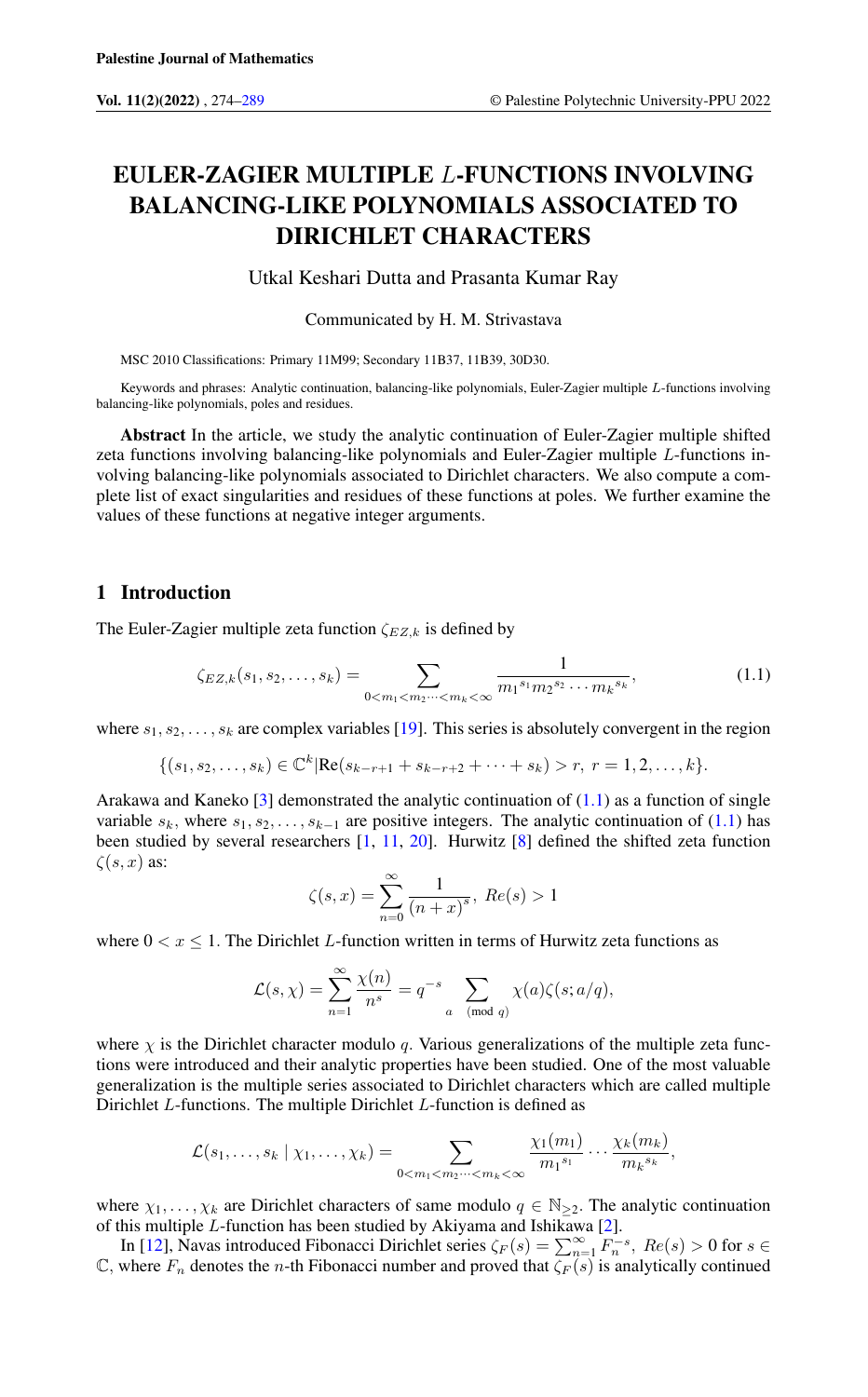to a meromorphic function on the complex plane C. In [\[9\]](#page-14-7), Kamano considered the Lucas zeta function  $\Phi^{(P,\ Q)}(s) = \sum_{n=1}^{\infty} \frac{1}{U_n^s}$ ,  $Re(s) > 0$ ,  $s \in \mathbb{C}$ , which is a generalization of Fibonacci zeta function and derived its analytic continuation, where  $U_n$  is the n-th Lucas number of first kind. The Lucas L-function is defined as

$$
\mathcal{L}_U(s,\chi)=\sum_{n=1}^\infty \frac{\chi(n)}{U_n^s},\;Re(s)>0,
$$

where  $\chi$  is the Dirichlet character modulo q and can be analytical continued to the whole complex plane [\[9\]](#page-14-7). Rout and Meher [\[16\]](#page-15-2) defined the multiple Fibonacci zeta function

$$
\zeta_F(s_1,\ldots,s_d) = \sum_{0 < n_1 < n_2 \cdots < n_d} \frac{1}{F_{n_1}^{s_1} \cdots F_{n_d}^{s_d}},
$$

where d is the depth and and  $s_1+\cdots+s_d$  is the weight of  $\zeta_F(s_1, s_2, \ldots, s_d)$ . They studied the analytic continuation of  $\zeta_F(s_1, s_2, \ldots, s_d)$  of depth  $d = 2$  and found a complete list of poles and their corresponding residues. In [\[16\]](#page-15-2), they also examined the arithmetic nature of  $\zeta_F(s_1, s_2, \ldots, s_d)$ at negative integer arguments. Recently, Meher and Rout [\[10\]](#page-14-8) proved the meromorphic continuation of multiple Lucas zeta functions of depth  $d$ :

$$
\zeta_U(s_1,\ldots,s_d) = \sum_{0 < n_1 < n_2 \cdots < n_d} \frac{1}{U_{n_1}^{s_1} \cdots U_{n_d}^{s_d}},
$$

where  $(U_n)$  is the Lucas sequence of first kind. They calculated a complete list of poles and their residues and proved that the multiple Lucas zeta values are rational at negative integers.

Now, our premier task is to talk about the theory of balancing numbers and balancing-like numbers. A natural number  $m$  is said to be a balancing number if it is the solution of a simple Diophantine equation  $1 + 2 + \cdots + (m - 1) = (m + 1) + (m + 2) + \cdots + (m + r)$ , where r is a balancer corresponding to m [\[5\]](#page-14-9). Let  ${B_m}_{m\geq 0}$  be the balancing sequence and is recursively defined as  $B_0 = 0$ ,  $B_1 = 1$  and  $B_m = 6B_{m-1} - B_{m-2}$  for  $m \ge 2$ . The closed form expression for balancing sequence is  $B_m = \frac{\lambda_1^m - \lambda_2^m}{\lambda_2^m}$  $\frac{\lambda_1 - \lambda_2}{\lambda_1 - \lambda_2}$ , where  $\lambda_1 = 3 + 2$ √  $\overline{2}$  and  $\lambda_2 = {\lambda_1}^{-1} = 3 - 2\sqrt{3}$ 2 are the roots of the balancing characteristic equation  $\lambda^2 - 6\lambda + 1 = 0$  [\[14\]](#page-15-3). The balancing-like sequence is recursively defined as  $x_0 = 0$ ,  $x_1 = 1$  and  $x_{m+1} = Ax_m - x_{m-1}$ ,  $m \ge 1$  where  $A \in \mathbb{N}_{\geq 2}$  [\[18\]](#page-15-4). For  $A = 6$ , balancing-like sequence gives sequence of balancing numbers. The closed form expression for balancing-like sequence is  $x_m = \frac{\alpha^m - \beta^m}{\alpha^m - \beta^m}$ ession for balancing-like sequence is  $x_m = \frac{\alpha^m - \beta^m}{\alpha - \beta}$ , where  $\alpha = \frac{A + \sqrt{D}}{2}$ and  $\beta = \alpha^{-1} = \frac{A - \sqrt{D}}{2}$  are the roots of  $x^2 - Ax + 1 = 0$ , where  $D = A^2 - 4 > 0$  [\[18\]](#page-15-4). The sequence of balancing polynomials is recursively defined as  $B_0(x) = 0$ ,  $B_1(x) = 1$  and  $B_{m+1}(x) = 6xB_m(x) - B_{m-1}(x)$  for  $m \ge 1$  and extensively studied in [\[13,](#page-14-10) [15\]](#page-15-5). Rout and Panda [\[17\]](#page-15-6) considered balancing zeta function  $\zeta_B(s) = \sum_{m=1}^{\infty} B_m^{-s}$ ,  $Re(s) > 0$  for  $s \in \mathbb{C}$ , where  $B_m$  denotes the m-th balancing number and derived that  $\zeta_B(s)$  can be meromorphically continued to the whole complex plane. They also shown that  $\zeta_B(-m)$  is an irrational number when  $m$  is an odd natural number. In [\[17\]](#page-15-6), they also studied the analytic continuation of the balancing L-function  $L_B(s, \chi)$ . In a subsequent paper, Behera et al. [\[4\]](#page-14-11) proved the analytical continuation of  $\zeta_C(s) = \sum_{n=1}^{\infty} C_n^{-s}$ ,  $Re(s) > 0$  for  $s \in \mathbb{C}$ , where  $C_n$  denotes the *n*-th Lucasbalancing number and  $\zeta_c(-m)$  is a rational number for any odd natural number m. They also discuss the meromorphic continuation of Lucas-balancing L-function  $L_C(s, \chi)$ . Recently, Dutta and Ray [\[7\]](#page-14-12) defined Euler-Zagier multiple Lucas-balancing zeta functions of depth  $k$ :

$$
\zeta_{EZC}(s_1,\ldots,s_k) = \sum_{1 \leq m_1 < m_2 < \cdots < m_k < \infty} \frac{1}{C_{m_1}^{s_1} \cdots C_{m_k}^{s_k}},
$$

and studied its meromorphic continuation. The authors have calculated a complete list of poles and their residues and discussed the Euler-Zagier multiple Lucas-balancing zeta values at negative integer arguments.

In this note, we introduce Euler-Zagier multiple shifted zeta function involving balancing-like polynomials, Euler-Zagier multiple L-function involving balancing-like polynomials associated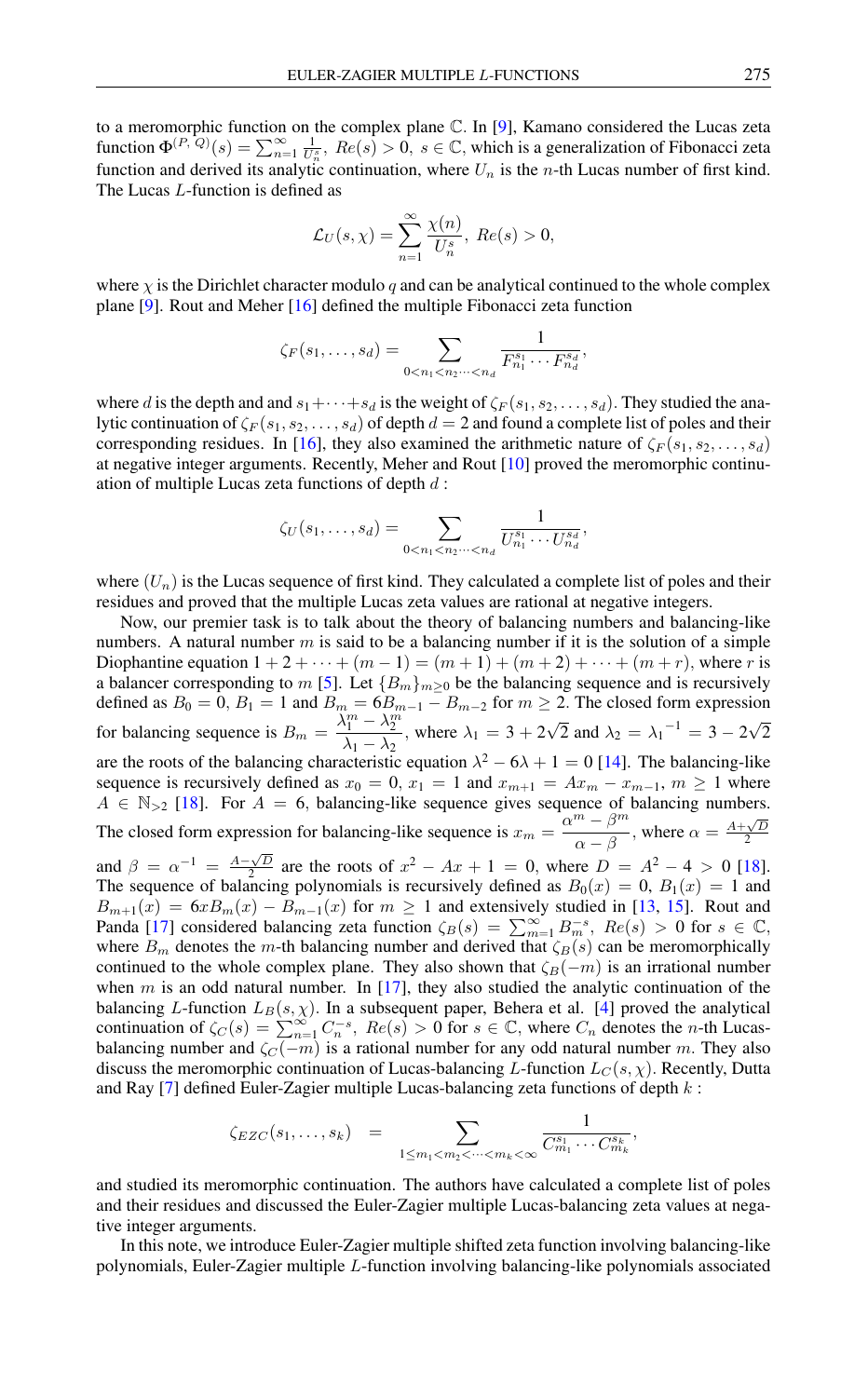to Dirichlet characters and investigate the analytic continuation along with poles and their corresponding residues. Further, we prove that the values of Euler-Zagier multiple L-functions involving balancing-like polynomials associated to Dirichlet characters are rational at negative integers.

### 2 Preliminaries

**Definition 2.1.** For any positive integer y, the sequence of balancing-like polynomials is recursively defined as  $x_0(y) = 0$ ,  $x_1(y) = 1$  and  $x_{m+1}(y) = Ayx_m(y) - x_{m-1}(y)$ ,  $m \ge 1$  where  $A \in \mathbb{N}_{>2}$ .

For  $A = 6$ , the sequence of balancing-like polynomials gives the sequence of balancing polynomials studied in [\[15\]](#page-15-5). The closed form expression for balancing-like polynomials is  $x_m(y) = \frac{\alpha^m(y) - \beta^m(y)}{\alpha(y) - \beta(y)}$  $\frac{\partial f(x, y) - \beta f(y)}{\partial f(y)}$ , where  $\alpha(y) = \frac{Ay + \beta(y)}{y}$  $\sqrt{D(y)}$  $\frac{\sqrt{D(y)}}{2}$  and  $\beta(y) = \alpha(y)^{-1} = \frac{Ay - \sqrt{D(y)}}{2}$  $\frac{\sqrt{D(y)}}{2}$  are the roots of  $x^2 - Ayx + 1 = 0$ , where  $D(y) = (Ay)^2 - 4 > 0$ .

**Definition 2.2.** Let  $\chi_1, \ldots, \chi_k$  be the Dirichlet characters of same modulus  $t \in \mathbb{N}_{\geq 2}$  and  $\chi_0$  be the principal character. The Euler-Zagier multiple shifted zeta function involving balancing-like polynomials and Euler-Zagier multiple L-function involving balancing-like polynomials associated to Dirichlet characters are defined as:

<span id="page-2-0"></span>
$$
\zeta_{EZB}^{k}(s_1,\ldots,s_k \mid h_1,\ldots,h_k) = \sum_{m_1,\ldots,m_k=0}^{\infty} \frac{1}{x_{tm_1+h_1}^{s_1}(y)} \cdots \frac{1}{x_{t(m_1+\cdots+m_k)+(h_1+\cdots+h_k)}^{s_k}(y)}
$$
\n(2.1)

and

$$
\mathcal{L}_{EZB}^{k}(s_1,\ldots,s_k \mid \chi_1,\ldots,\chi_k) = \sum_{1 \le m_1 < m_2 < \cdots < m_k} \frac{\chi_1(m_1)}{x_{m_1}^{s_1}(y)} \cdots \frac{\chi_k(m_k)}{x_{m_k}^{s_k}(y)},\tag{2.2}
$$

where  $m_i, h_i \in \mathbb{N}$  for  $1 \le i \le k$ .

For the sake of convenience, we denote  $\zeta_{EZB}^{k}(s|\mathbf{h})$  and  $\mathcal{L}_{EZB}^{k}(s|\chi)$  for  $\zeta_{EZB}^{k}(s_1,\ldots,s_k)$  $h_1, \ldots, h_k$ ) and  $\mathcal{L}_{EZB}^k(s_1, \ldots, s_k | \chi_1, \ldots, \chi_k)$  respectively.

For any integer  $k \ge 1$ , we consider the open subset of  $\mathcal{D}_k$  of  $\mathbb{C}^k$ , i.e.

$$
\mathcal{D}_k = \{(s_1, \ldots, s_k) \in \mathbb{C}^k \mid \sum_{i=d}^k Re(s_i) > 0, 1 \leq d \leq k\}.
$$

<span id="page-2-1"></span>Proposition 2.3. *The Euler-Zagier multiple shifted zeta function involving balancing-like poly*nomials  $\zeta_{EZB}^k(s|\textbf{h}),$  is absolutely convergent in the domain  $\mathcal{D}_k$ .

*Proof.* Let  $s_j = \sigma_j + it_j \in \mathbb{C}$  and  $\sigma_j = Re(s_j) > 0$  for  $j = 1, ..., k$ . Now,

$$
\sum_{m_1=1}^{\infty} \left| \frac{1}{x_{m_1}^{s_1}(y)} \right| = (\alpha(y) - \beta(y))^{\sigma_1} \sum_{m_1=1}^{\infty} \left| \frac{1}{(\alpha^{m_1}(y) - \beta^{m_1}(y))^{s_1}} \right|
$$
  

$$
\leq (\alpha(y) - \beta(y))^{\sigma_1} \sum_{m_1=1}^{\infty} \frac{1}{\alpha^{m_1 \sigma_1}(y) (1 - (\left| \frac{\beta(y)}{\alpha(y)} \right|)^{m_1})^{s_1}}
$$
  

$$
\leq \left( \frac{\alpha(y) - \beta(y)}{1 - |\beta(y)/\alpha(y)|} \right)^{\sigma_1} \sum_{m_1=1}^{\infty} \frac{1}{\alpha^{\sigma_1(m_1)}(y)}
$$
  

$$
= \Lambda_{\sigma_1} (\alpha(y) - \beta(y))^{\sigma_1} \frac{1}{\alpha^{\sigma_1}(y) - 1},
$$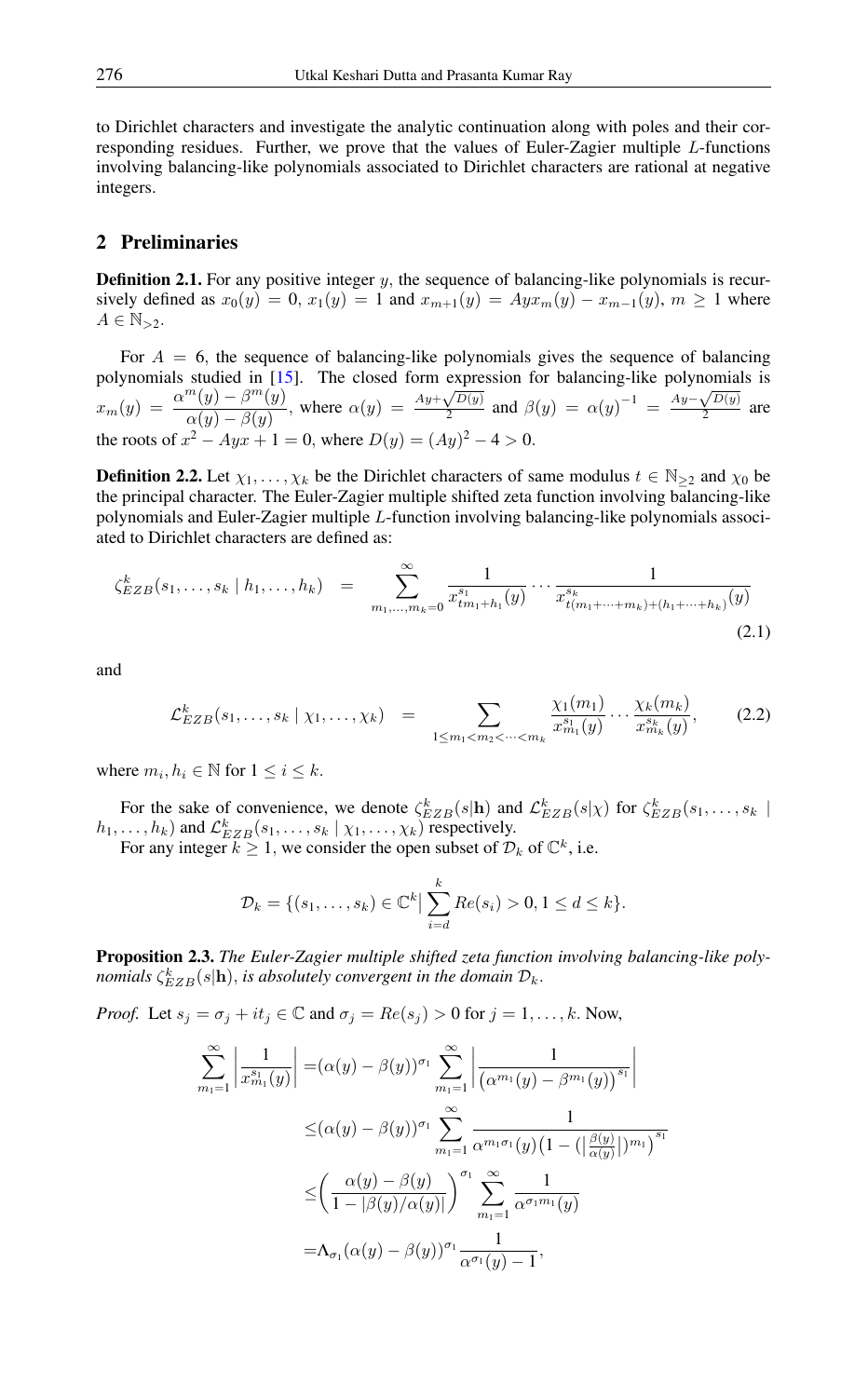and for  $2 \leq d \leq k$ , we have the following estimate

$$
\left|\frac{1}{x_{m_1+\cdots+m_d}^{s_d}(y)}\right| \leq \Lambda_{\sigma_d} \frac{(\alpha(y)-\beta(y))^{\sigma_d}}{\alpha^{\sigma_d(m_1+\cdots+m_d)}(y)},
$$

where  $\Lambda_{\sigma_j} = \frac{1}{(1 - |\beta(y)/\alpha(y)|)^{\sigma_j}}$ . Now,

$$
\sum_{0 < m_1 < m_2 < \dots < m_k} \left| \frac{1}{x_{m_1}^{s_1}(y)x_{m_2}^{s_2}(y)\cdots x_{m_k}^{s_k}(y)} \right|
$$
\n
$$
\leq \sum_{m_1=1}^{\infty} \left| \frac{1}{x_{m_1}^{s_1}(y)} \right| \sum_{m_2=1}^{\infty} \left| \frac{1}{x_{m_1+m_2}^{s_2}(y)} \right| \cdots \sum_{m_k=1}^{\infty} \left| \frac{1}{x_{m_1+\dots+m_k}^{s_k}(y)} \right|
$$
\n
$$
\leq \Lambda_{\sigma_1} \cdots \Lambda_{\sigma_k} (\alpha(y) - \beta(y))^{\sigma_1 + \dots + \sigma_k} \sum_{m_1=1}^{\infty} \frac{1}{\alpha^{\sigma_1 m_1}(y)} \sum_{m_2=1}^{\infty} \frac{1}{\alpha^{\sigma_2(m_1+m_2)}(y)}
$$
\n
$$
\times \cdots \times \sum_{m_k=1}^{\infty} \frac{1}{\alpha^{\sigma_k(m_1+\dots+m_k)}(y)}
$$
\n
$$
= \Lambda(\alpha(y) - \beta(y))^{\sigma_1 + \dots + \sigma_k} \sum_{m_1=1}^{\infty} \frac{1}{\alpha^{(\sigma_1 + \dots + \sigma_k)m_1}(y)} \sum_{m_2=1}^{\infty} \frac{1}{\alpha^{(\sigma_2 + \dots + \sigma_k)m_2}(y)}
$$
\n
$$
\times \cdots \times \sum_{m_k=1}^{\infty} \frac{1}{\alpha^{\sigma_k m_k}(y)}
$$
\n
$$
= \Lambda(\alpha(y) - \beta(y))^{\sigma_1 + \dots + \sigma_k} \frac{1}{(\alpha^{\sigma_1 + \dots + \sigma_k}(y) - 1)} \frac{1}{(\alpha^{\sigma_2 + \dots + \sigma_k}(y) - 1)}
$$
\n
$$
\times \cdots \times \frac{1}{(\alpha^{\sigma_k}(y) - 1)}
$$

since  $\alpha(y) > 1$  where  $\Lambda = \Lambda_{\sigma_1} \cdots \Lambda_{\sigma_k}$ . Now,

$$
\sum_{m_1=0,\dots,m_k=0} \left| \frac{1}{x_{tm_1+h_1}^{s_1}(y)} \cdots \frac{1}{x_{t_{(m_1+\dots+m_k)+(h_1+\dots+h_k)}}^{s_k}(y)} \right|
$$
\n
$$
\leq \sum_{m_1=0,\dots,m_k=0} \left| \frac{1}{x_{tm_1+h_1}^{s_1}(y)} \right| \cdots \left| \frac{1}{x_{t_{(m_1+\dots+m_k)+(h_1+\dots+h_k)}}^{s_k}(y)} \right|
$$
\n
$$
\leq \sum_{m_1=1}^{\infty} \left| \frac{1}{x_{m_1}^{s_1}(y)} \right| \sum_{m_2=1}^{\infty} \left| \frac{1}{x_{m_1+m_2}^{s_2}(y)} \right| \cdots \sum_{m_k=1}^{\infty} \left| \frac{1}{x_{m_1+\dots+m_k}^{s_k}(y)} \right| < \infty. \tag{2.3}
$$

Therefore, the series [\(2.1\)](#page-2-0) converges absolutely in the domain  $\mathcal{D}_k$ . This completes the proof.  $\Box$ **Proposition 2.4.** *For any positive integer*  $k \geq 1$ , *let*  $\chi_1, \ldots, \chi_k$  *be the Dirichlet characters of same modulus*  $t \in \mathbb{N}_{\geq 2}$ . *The infinite sum*  $\sum$  $1 \leq m_1 < m_2 < \cdots < m_k$  $\chi_1(m_1)$  $\frac{\chi_1(m_1)}{x_{m_1}^{s_1}(y)}\cdots\frac{\chi_k(m_k)}{x_{m_k}^{s_k}(y)}$  $\frac{\chi_{\kappa\langle\iota\iota\iota\kappa\rangle}}{x_{m_k}^{s_k}(y)}$  is absolutely con-

*vergent in*  $\mathcal{D}_k$ .

*Proof.* It is observed that

$$
\sum_{1 \leq m_1 < m_2 < \dots < m_k} \frac{\chi_1(m_1)}{x_{m_1}^{s_1}(y)} \cdots \frac{\chi_k(m_k)}{x_{m_k}^{s_k}(y)} \\
= \sum_{m_1=1}^{\infty} \frac{\chi_1(m_1)}{x_{m_1}^{s_1}(y)} \sum_{m_2=1}^{\infty} \frac{\chi_2(m_1+m_2)}{x_{m_1+m_2}^{s_2}(y)} \cdots \sum_{m_k=1}^{\infty} \frac{\chi_k(m_1+\dots+m_k)}{x_{m_1+\dots+m_k}^{s_k}(y)}.
$$

For any  $m \in \mathbb{N}$ ,  $|\chi(m)| \leq 1$ . Therefore, by Proposition [2.3,](#page-2-1) the series  $\mathcal{L}_{EZB}^{k}(s|\chi)$  converges absolutely in  $\mathcal{D}_k$ .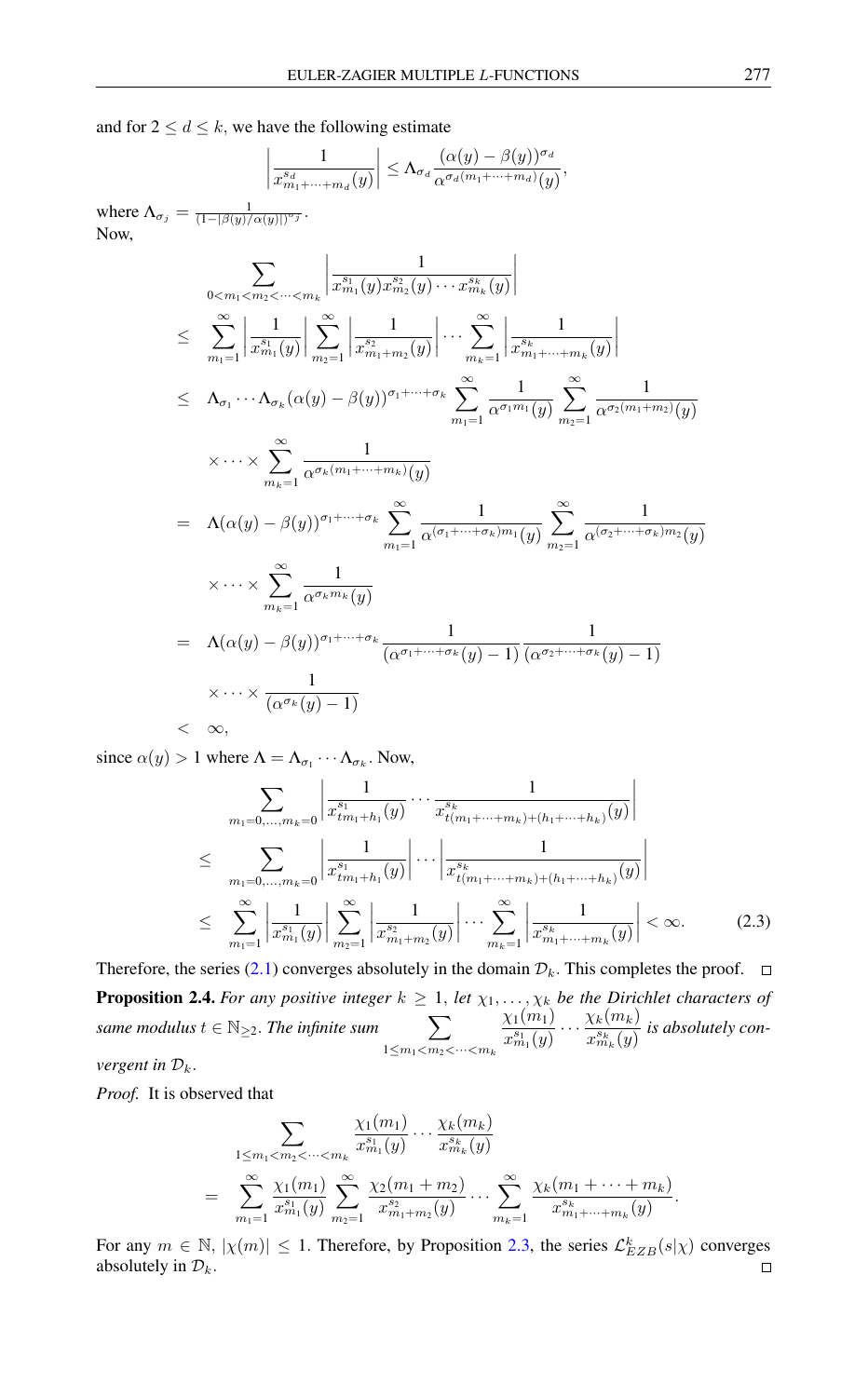## 3 Analytic continuation of Euler-Zagier multiple L-functions involving balancing-like polynomials associated to Dirichlet characters

In this section, we demonstrate the analytic continuation of Euler-Zagier multiple L-functions involving balancing-like polynomials associated to Dirichlet characters.

Theorem 3.1. *The Euler-Zagier multiple shifted zeta function involving balancing-like poly*noials  $\zeta_{EZB}^k(s|\textbf{h})$  can be analytically continued to a meromorphic function on all of  $\mathbb{C}^k$  with *exact list of poles on the hyperplanes*

$$
s_d + \dots + s_k = -2(r_d + \dots + r_k) + \frac{2\pi i a}{t \log \alpha(y)}, \ 1 \leq d \leq k,
$$

*where*  $r_1, \ldots, r_k \in \mathbb{Z}_{\geq 0}$ , and  $a \in \mathbb{Z}$ .

*Proof.* As  $\alpha(y) - \beta(y) = \sqrt{D(y)}$  and  $\alpha(y)\beta(y) = 1$ , then for any complex number  $s \in \mathbb{C}$ , we have

$$
x_m^s(y) = \left(\frac{\alpha^m(y) - \beta^m(y)}{\alpha(y) - \beta(y)}\right)^s = D^{-s/2}(y)\alpha^{ms}(y)\left(1 - \left(\frac{\beta(y)}{\alpha(y)}\right)^m\right)^s
$$

$$
= D^{-s/2}(y)\alpha^{ms}(y)\left(1 - \frac{1}{\alpha^{2m}(y)}\right)^s
$$

$$
= D^{-s/2}(y)\sum_{r=0}^{\infty} {s \choose r}(-1)^r\alpha^{m(s-2r)}(y). \tag{3.1}
$$

Now,

$$
x_{tm+h}^s(y) = D^{-\frac{s}{2}}(y) \sum_{r=0}^{\infty} {s \choose r} (-1)^r \alpha^{(tm+h)(s-2r)}(y).
$$
 (3.2)

Since the series  $\zeta_{EZB}^{k}(s|\mathbf{h})$  is absolutely convergent. Then by interchanging the order of summation, we get

<span id="page-4-0"></span>
$$
\zeta_{EZB}^{k}(s | \mathbf{h})
$$
\n
$$
= \sum_{m_1=0,...,m_k=0}^{\infty} \frac{1}{x_{tm_1+h_1}^{s_1}(y)} \cdots \frac{1}{x_{t(m_1+...+m_k)+(h_1+...+h_k)}^{s_k}(y)}
$$
\n
$$
= \sum_{m_1=0,...,m_k=0}^{\infty} \left( D^{\frac{s_1}{2}}(y) \sum_{r_1=0}^{\infty} {\binom{-s_1}{r_1}} (-1)^{r_1} \alpha^{-(tm_1+h_1)(s_1+2r_1)}(y) \right)
$$
\n
$$
\times \cdots \times \left( D^{\frac{s_k}{2}}(y) \sum_{r_k=0}^{\infty} {\binom{-s_k}{r_k}} (-1)^{r_k} \alpha^{-(t(m_1+\cdots+m_k)+(h_1+\cdots+h_k)) (s_k+2r_k)}(y) \right)
$$
\n
$$
= D^{\frac{s_1+\cdots+s_k}{2}}(y) \sum_{r_1=0}^{\infty} {\binom{-s_1}{r_1}} (-1)^{r_1} \cdots \sum_{r_k=0}^{\infty} {\binom{-s_k}{r_k}} (-1)^{r_k}
$$
\n
$$
\times \alpha^{-(s_1+\cdots+s_k+2(r_1+\cdots+r_k))h_1}(y) \times \cdots \times \alpha^{-(s_k+2r_k)h_k}(y)
$$
\n
$$
\times \sum_{m_1,...,m_k=0}^{\infty} (\alpha^{-t(s_1+\cdots+s_k+2(r_1+\cdots+r_k))}(y))^{m_1} \times \cdots \times (\alpha^{-t(s_k+2r_k)}(y))^{m_k}
$$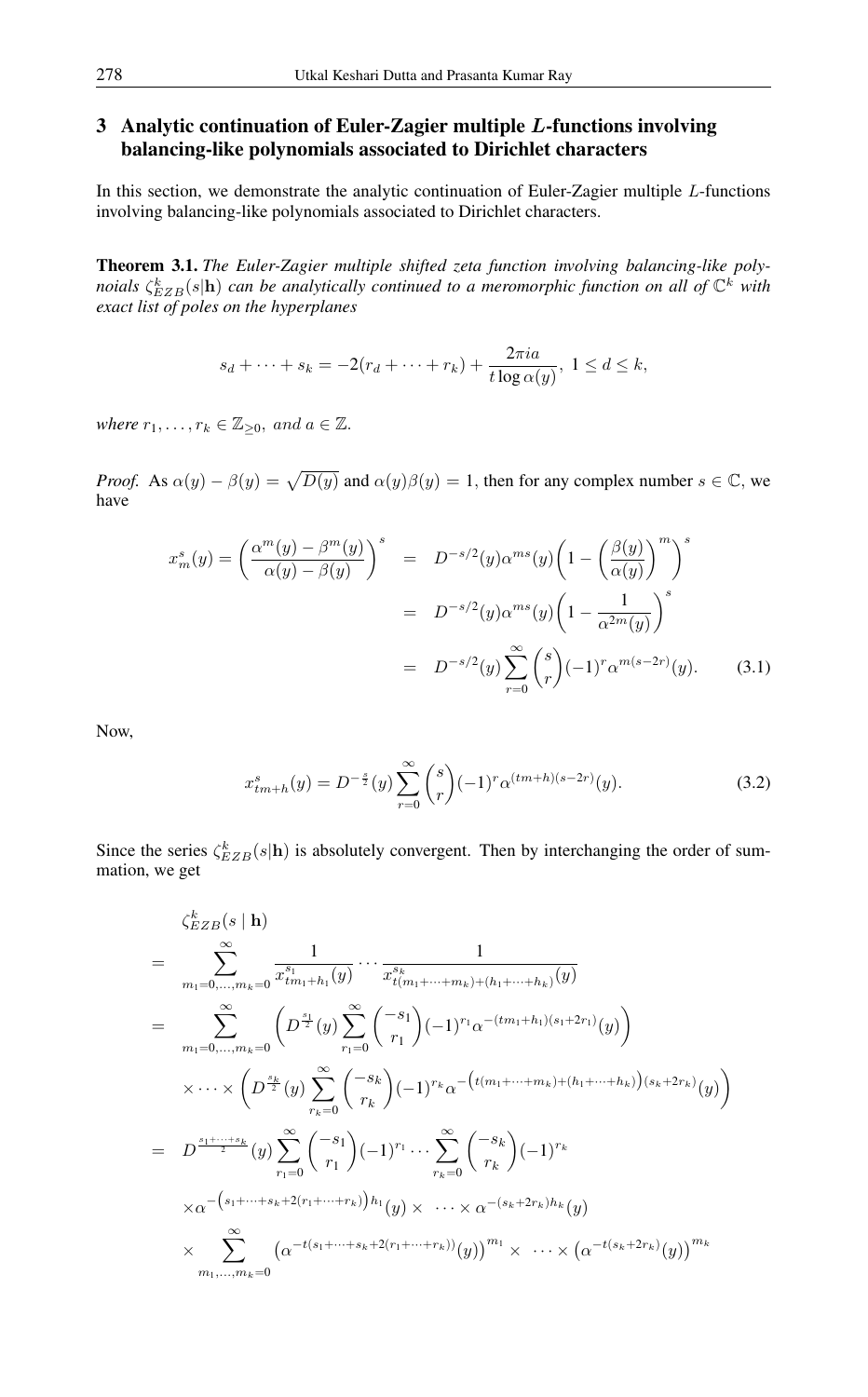$$
= D^{\frac{s_1 + \dots + s_k}{2}}(y) \sum_{r_1=0}^{\infty} {\binom{-s_1}{r_1}} (-1)^{r_1} \cdots \sum_{r_k=0}^{\infty} {\binom{-s_k}{r_k}} (-1)^{r_k}
$$
  

$$
\times \frac{\alpha^{-h_1(s_1 + \dots + s_k + 2(r_1 + \dots + r_k))}(y)}{1 - \alpha^{-t(s_1 + \dots + s_k + 2(r_1 + \dots + r_k))}(y)} \times \cdots \times \frac{\alpha^{-h_k(s_k + 2r_k)}(y)}{1 - \alpha^{-t(s_k + 2r_k)}(y)}
$$
  

$$
= D^{\frac{s_1 + \dots + s_k}{2}}(y) \sum_{r_1=0}^{\infty} {\binom{-s_1}{r_1}} (-1)^{r_1} \cdots \sum_{r_k=0}^{\infty} {\binom{-s_k}{r_k}} (-1)^{r_k} \frac{\alpha^{-h_1(s_1 + 2r_1)}(y)}{1 - \alpha^{-t(s_1 + \dots + s_k + 2(r_1 + \dots + r_k))}(y)}
$$
  

$$
\times \cdots \times \frac{\alpha^{-(h_1 + \dots + h_k)(s_k + 2r_k)}(y)}{1 - \alpha^{-t(s_k + 2r_k)}(y)}.
$$
(3.3)

The infinite series [\(3.3\)](#page-4-0) is holomorphic function on  $\mathbb{C}^k$  except for the poles derived from the functions

$$
F_{r_d,\dots,r_k}(s_d,\dots,s_k) = \frac{\alpha^{-h_d(s_d+\dots+s_k+2(r_d+\dots+r_k))}(y)}{1-\alpha^{-t(s_d+\dots+s_k+2(r_d+\dots+r_k))}(y)} \text{ for } 1 \le d \le k.
$$

Therefore,  $\zeta_{EZB}^{k}(s|\mathbf{h})$  is meromorphically continued on  $\mathbb{C}^{k}$  with poles on the hyperplanes

<span id="page-5-0"></span>
$$
s_d + \dots + s_k = -2(r_d + \dots + r_k) + \frac{2\pi i a}{t \log \alpha(y)}, \ 1 \le d \le k,
$$
\n(3.4)

where  $r_1, \ldots, r_k \in \mathbb{Z}_{\geq 0}$ , and  $a \in \mathbb{Z}$ . This completes the proof.

Now,

<span id="page-5-1"></span>
$$
\mathcal{L}_{EZB}^{k}(s | \chi) = \sum_{1 \le m_1 < m_2 < \dots < m_k} \frac{\chi_1(m_1)}{x_{m_1}^{s_1}(y)} \cdots \frac{\chi_k(m_k)}{x_{m_k}^{s_k}(y)}
$$
\n
$$
= \sum_{m_1=1}^{\infty} \frac{\chi_1(m_1)}{x_{m_1}^{s_1}(y)} \sum_{m_2=1}^{\infty} \frac{\chi_2(m_1+m_2)}{x_{m_1+m_2}^{s_2}(y)} \cdots \sum_{m_k=1}^{\infty} \frac{\chi_k(m_1+\dots+m_k)}{x_{m_1+\dots+m_k}^{s_k}(y)}
$$
\n
$$
= \sum_{h_1=1}^t \sum_{h_2=1}^t \cdots \sum_{h_k=1}^t \sum_{m_1=1}^{\infty} \frac{\chi_1(h_1)}{x_{tm_1+h_1}^{s_1}(y)} \cdots \sum_{m_k=1}^{\infty} \frac{\chi_k(h_1+\dots+h_k)}{x_{t(m_1+\dots+m_k)+h_1+\dots+h_k}^{s_k}(y)}
$$
\n
$$
= \sum_{h_1=1}^t \sum_{h_2=1}^t \cdots \sum_{h_k=1}^t \chi_1(h_1) \cdots \chi_k(h_1+\dots+h_k) \zeta_{EZB}^k(s|\mathbf{h}). \tag{3.5}
$$

From the above expression, it is obtained that the function  $\mathcal{L}_{EZB}^{k}(s \mid \chi)$  is a linear combination of  $\zeta_{EZB}^{k}(s|\mathbf{h})$ . Thus, we get the following result.

<span id="page-5-2"></span>**Theorem 3.2.** *For any positive integer*  $k \geq 1$ *, let*  $\chi_1, \ldots, \chi_k$  *be the Dirichlet characters of same modulus*  $t \in \mathbb{N}_{\geq 2}$ , then the Euler-Zagier multiple L-function involving balancing-like polynomials  $\mathcal{L}_{EZB}^k(s | \bar{\chi})$  of depth k can be continued to a meromorphic function on all of  $\tilde{\mathbb{C}}^k$  with all *possible simple poles on the hyperplanes [\(3.4\)](#page-5-0).*

### 4 Poles and residues of Euler-Zagier multiple L-functions involving balancing-like polynomials associated to Dirichlet characters

For  $1 \leq d \leq k$ , let

$$
s_k(d) = s_d + \dots + s_k, \ r_k(d) = r_d + \dots + r_k, \ r'_k(d) = r'_d + \dots + r'_k,
$$
  

$$
h_k(d) = h_d + \dots + h_k \text{ and } \zeta_t = e^{\frac{2\pi i}{t}}
$$

with  $s_k(k + 1) = 0$ ,  $r_k(k + 1) = 0$ ,  $r'_k(k + 1) = 0$ . The residues of the Euler-Zagier multiple L-functions involving balancing-like polynomials  $\mathcal{L}_{EZB}^{k}(s \mid \chi)$  along the hyperplanes [\(3.4\)](#page-5-0) to be the restriction of the meromorphic function

$$
\left(s_k(d) + 2r_k(d) - \frac{2\pi i a}{t \log \alpha(y)}\right) \mathcal{L}_{EZB}^k(s \mid \chi)
$$

to the hyperplanes [\(3.4\)](#page-5-0).

 $\Box$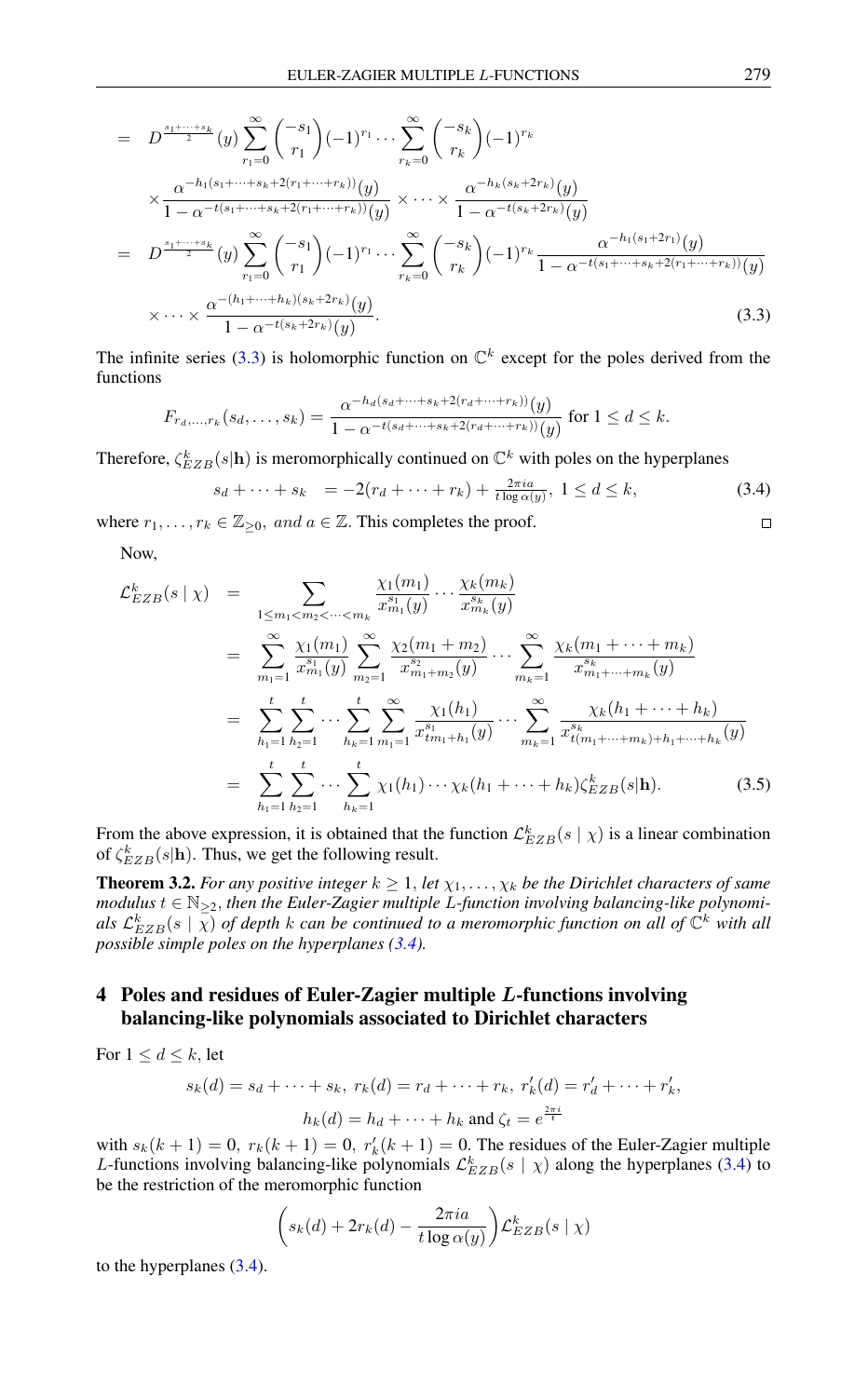<span id="page-6-1"></span>**Theorem 4.1.** Let  $r'_k$  be a non-negative integer. Let  $l_k = -2r'_k + \frac{2\pi i a}{t \log \alpha(y)}$  and set  $\mathcal{L}_{EZB}^{k-1}(s \mid \mathbf{h}) =$  $1$  *for*  $k = 1$ *. Then* 

$$
\operatorname{Res}_{s_k=l_k} \mathcal{L}_{EZB}^k(s \mid \chi) = \sum_{h_1=1}^t \chi_1(h_1) \sum_{h_2=1}^t \chi_2(h_2(1)) \cdots \sum_{h_k=1}^t \chi_k(h_k(1))
$$
  

$$
\zeta_{EZB}^{k-1}(s_1, \ldots, s_{k-1} \mid h_1, \ldots, h_{k-1}) \frac{D^{l_k/2}(y)(-1)^{r'_k}}{t \log \alpha(y)} \binom{-l_k}{r'_k} \zeta_t^{-ah_k(1)}.
$$

*Proof.* Let us assume that  $k \ge 1$  and  $s_k(k) = s_k = l_k$ . Now,  $s_k + 2r'_k = \frac{2\pi i a}{t \log \alpha(y)}$  which implies that  $\alpha^{s_k+2r'_k}(y) = \zeta_t^a$ . Thus,  $\alpha^{-h_k(1)(s_k+2r'_k)}(y) - \zeta_t^{-h_k(1)a}$  is an analytic function with simple zeros at  $l_k$ . Then

$$
\lim_{s_k \to l_k} \frac{s_k - l_k}{(1 - \alpha^{-t(s_k + 2r_k)}(y))} = \operatorname{Res}_{s_k = l_k} \frac{1}{(1 - \alpha^{-t(s_k + 2r_k)}(y))} = \frac{1}{\frac{d}{ds_k}(1 - \alpha^{-t(s_k + 2r_k)}(y))}\Big|_{s_k = l_k}
$$
\n
$$
= \frac{1}{t \log \alpha(y)}.
$$

The residue of  $\zeta_{EZB}^k(s|\mathbf{h})$  along the hyper plane  $s_k = l_k$  is given by

<span id="page-6-0"></span>
$$
\operatorname{Res}_{s_k=l_k} \zeta_{EZB}^k(s|\mathbf{h}) = \lim_{s_k \to l_k} (s_k - l_k) D^{s_k(1)/2}(y) \sum_{r_1=0}^{\infty} {\binom{-s_1}{r_1}} (-1)^{r_1} \cdots \sum_{r_k=0}^{\infty} {\binom{-s_k}{r_k}} (-1)^{r_k}
$$

$$
\frac{\alpha^{-h_1(s_1+2r_1)}(y)}{1 - \alpha^{-t(s_k(1)+2r_k(1))}(y)} \times \cdots \times \frac{\alpha^{-(h_k(1)(s_k+2r_k)}(y)}{1 - \alpha^{-t(s_k+2r_k)}(y)}
$$

$$
= D^{s_{k-1}(1)/2}(y) \sum_{r_1=0}^{\infty} {\binom{-s_1}{r_1}} (-1)^{r_1} \cdots \sum_{r_k=0}^{\infty} {\binom{-s_{k-1}}{r_{k-1}}} (-1)^{r_{k-1}}
$$

$$
\frac{\alpha^{-h_1(s_1+2r_1)}(y)}{1 - \alpha^{-t(s_k(1)+2r_k(1))}(y)} \Big|_{s_k=l_k} \times \cdots \times \frac{\alpha^{-(h_{k-1}(1)(s_{k-1}+2r_{k-1}))}(y)}{1 - \alpha^{-t(s_k(k-1)+2r_k(k-1))}(y)} \Big|_{s_k=l_k}
$$

$$
\times \lim_{s_k \to l_k} D^{s_k/2}(y) (-1)^{r_k} {\binom{-s_k}{r_k}} (s_k - l_k) \frac{\alpha^{-h_k(1)(s_k+2r_k)}(y)}{1 - \alpha^{-t(s_k+2r_k)}(y)}.
$$

From the above expression, after applying limit, the terms containing only  $r_k$  but not  $r_1, \dots, r_{k-1}$ survives for  $r_k = r'_k$  and rest of the terms vanish.

Therefore, from the above calculation, we have

$$
\operatorname{Res}_{s_k=l_k} \zeta_{EZB}^k(s|\mathbf{h}) = D^{l_k/2}(y)D^{s_{k-1}(1)/2}(y) \sum_{r_1=0}^{\infty} {\binom{-s_1}{r_1}} (-1)^{r_1} \cdots \sum_{r_{k-1}=0}^{\infty} {\binom{-s_{k-1}}{r_{k-1}}} (-1)^{r_{k-1}}
$$

$$
\times \frac{\alpha^{-h_1(s_1+2r_1)}(y)}{1-\alpha^{-t(s_{k-1}(1)+2r_{k-1}(1))}(y)} \times \cdots \times \frac{\alpha^{-(h_{k-1}(1)(s_{k-1}+2r_{k-1})}(y)}{1-\alpha^{-t(s_{k-1}(k-1)+2r_{k-1}(k-1))}(y)}
$$

$$
\times \frac{(-1)^{r'_k}}{t \log \alpha(y)} {\binom{-l_k}{r'_k}} \zeta_t^{-h_k(1)a}
$$

$$
= \zeta_{EZB}^{k-1}(s_1, \ldots, s_{k-1}|h_1, \ldots, h_{k-1}) D^{l_k/2}(y) (-1)^{r'_k} {\binom{-l_k}{r'_k}} \frac{\zeta_t^{-h_k(1)a}}{t \log \alpha(y)} (4.1)
$$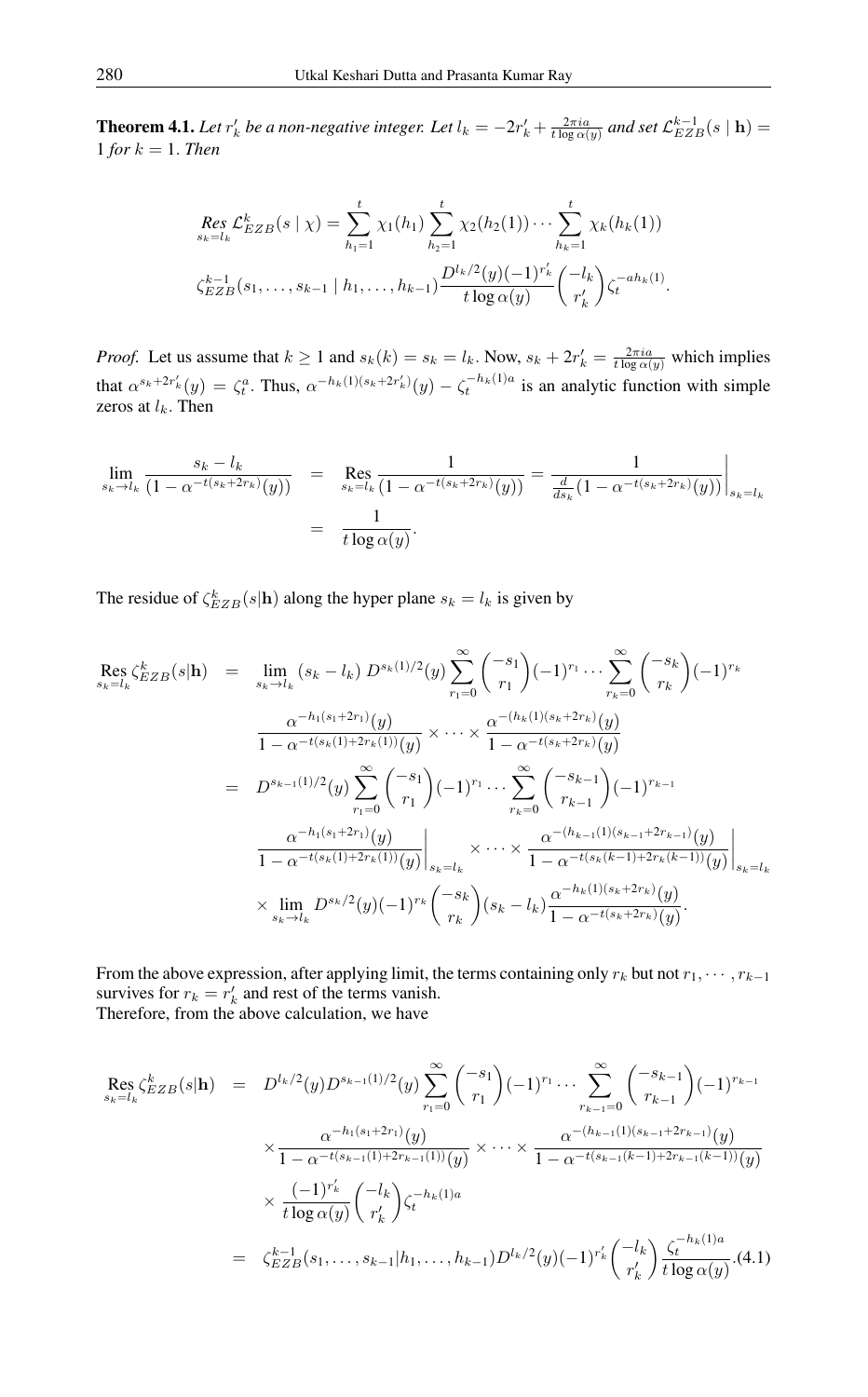Therefore, using  $(3.5)$  and  $(4.1)$ , we have

<span id="page-7-1"></span>
$$
\operatorname{Res}_{s_k=l_k} \mathcal{L}_{EZB}^k(s \mid \chi) = \sum_{h_1=1}^t \chi_1(h_1) \sum_{h_2=1}^t \chi_2(h_2(1)) \cdots \sum_{h_k=1}^t \chi_k(h_k(1)) \operatorname{Res}_{s_k=l_k} \zeta_{EZB}^k(s \mid \mathbf{h})
$$
  

$$
= \sum_{h_1=1}^t \chi_1(h_1) \sum_{h_2=1}^t \chi_2(h_2(1)) \cdots \sum_{h_k=1}^t \chi_k(h_k(1))
$$
  

$$
\times \zeta_{EZB}^{k-1}(s_1, \ldots, s_{k-1} \mid h_1, \ldots, h_{k-1}) \frac{D^{l_k/2}(y)(-1)^{r'_k}}{t \log \alpha(y)} \binom{-l_k}{r'_k} \zeta_t^{-ah_k(1)}.
$$

This finishes the proof.

For  $a \in \mathbb{Z}$ , let us define the Gauss sum

$$
\mathcal{G}(\chi, a) = \sum_{x \pmod{t}} \chi(x) \zeta_t^{ax}.
$$

For fixed  $(h_1, \ldots, h_{k-1}) \in \mathbb{Z}_{>0}^{k-1}$ , we have

$$
\sum_{h_k=1}^t \chi_k(h_k(1)) \zeta_t^{-ah_k(1)} = \sum_{h_k=1}^t \chi_k(-1) \chi_k(-ah_k(1)) \zeta_t^{-ah_k(1)}
$$
  
=  $\chi_k(-1) \mathcal{G}(\chi_k, a)$ 

as  $\chi_k$  is periodic modulo t. The following result related to Gauss sum is found in [\[6\]](#page-14-13).

<span id="page-7-0"></span>**Lemma 4.2.** *For*  $d = \gcd(a, t)$ , *if we assume that*  $\chi$  *can not be defined modulo*  $\frac{t}{d}$ *, then*  $\mathcal{G}(\chi, a)$  = 0.

It is known that the Dirichlet L-function  $L(s, \chi)$  is holomorphic on the whole complex plane where  $\chi$  is non-principal and the function  $L(s, \chi)$  has trivial zeros at non-positive integers. For the function  $\mathcal{L}_{EZB}^{k}(s | \chi)$ , we have the following result.

**Lemma 4.3.** Let  $\chi_k$  be non-principal character modulo t. Then the function  $\mathcal{L}_{EZB}^k(s \mid \chi)$  is *holomorphic on the real axis of*  $s_k$ .

*Proof.* From Theorem [3.2,](#page-5-2) the series  $\mathcal{L}_{EZB}^k(s | \chi)$  is holomorphic except the singularities given by [\(3.4\)](#page-5-0). If  $s_k(k)$  is a real number, then  $2a/t = 0$ . Since  $\frac{2a}{t} \in \mathbb{Z}$ , then  $t|a$  or  $\frac{t}{2}|a$  with respect to t is odd or even that implies that gcd  $(a, t) = t$  or  $\frac{t}{2}$ . Therefore,  $\frac{t}{\gcd(a, t)} = 1$  or 2. As  $\chi_k$  is non-principal, the character  $\chi_k$  cannot be defined for modulo 1 or 2. Using Lemma [4.2,](#page-7-0) we have  $\mathcal{G}(\chi_k, a) = 0$ , which desires the result.

In the following theorem, we calculate the residues of  $\mathcal{L}_{EZB}^{k}(s \mid \chi)$  along the hyperplanes [\(3.4\)](#page-5-0) for  $1 \le d \le k - 1$ .

**Theorem 4.4.** Let  $k > 1$  and  $d$  be positive integers such that  $1 \leq d \leq k - 1$ . Let  $r'_d \cdots r'_k$  be *non-negative integers. Let*  $l_k(d) = -2r'_k(d) + \frac{2\pi i a}{t \log \alpha(y)}$ . *Then* 

$$
\mathop{Res}_{s_k(d)=l_k(d)} \mathcal{L}_{EZB}^k(s \mid \chi) = D^{l_k(d)/2}(y) \zeta_{EZB}^{d-1}(s \mid \chi) \sum_{\substack{r_d \ge 0, \ldots, r_k \ge 0 \\ r_k(d) = r'_k(d)}} \binom{-s_d}{r_d} (-1)^{r_d} \cdots \binom{-s_k}{r_k} (-1)^{r_k}
$$
\n
$$
\sum_{h_1=1}^t \chi_1(h_1) \times \cdots \times \sum_{h_k=1}^t \chi_k(h_k(1)) \frac{\alpha^{-h_{d+1}(s_k(d+1)+2r_k(d+1))}(y)}{1-\alpha^{-t(s_k(d+1)+2r_k(d+1))}(y)}
$$
\n
$$
\times \cdots \times \frac{\alpha^{-h_k(s_k+2r_k)}(y)}{1-\alpha^{-t(s_k+2r_k)}(y)} \times \frac{\zeta_t^{-ah_d(1)}}{t \log \alpha(y)}.
$$

 $\Box$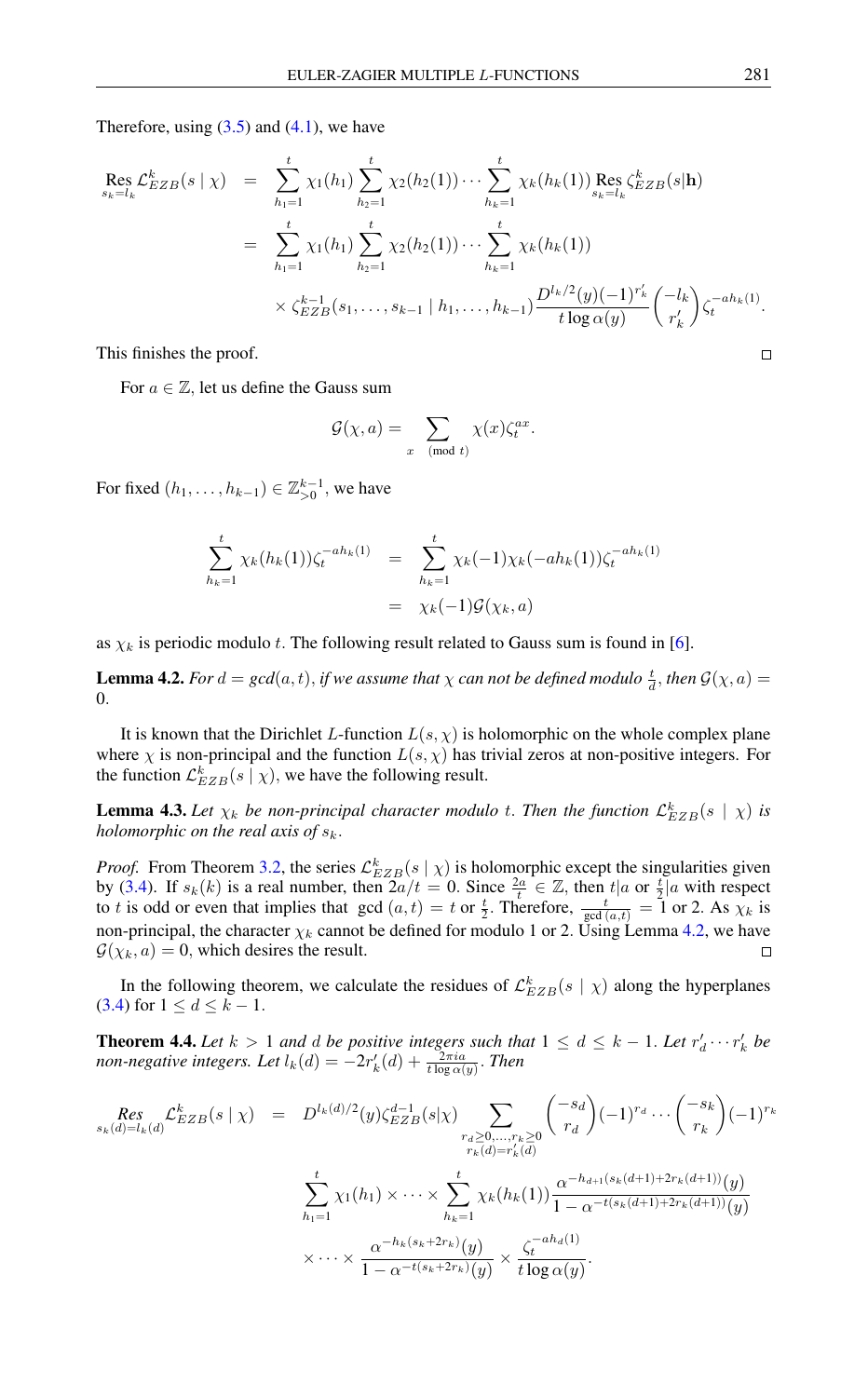*Proof.* Let  $s_k(d) = l_k(d) = -2r'_k(d) + \frac{2\pi i a}{t \log \alpha(y)}$ . Now  $(s_k(d) + 2r'_k(d)) \log \alpha(y) = \frac{2\pi i a}{t}$  that implies  $\alpha^{s_k(d)+2r'_k(d)}(y) = \zeta_t^a$ . Thus, for  $1 \le j \le d$ , we obtain

$$
\alpha^{-h_j(s_k(d)+2r'_k(d))}(y) = \zeta_t^{ah_j}, \alpha^{-h_j(1)(s_k(d)+2r'_k(d))}(y) = \zeta_t^{ah_j(1)}, \text{ and } \alpha^{-t(s_k(d)+2r'_k(d))}(y) = 1.
$$

Hence,  $\alpha^{-t(s_k(d) + 2r'_k(d))}(y) - 1$  is an analytic function with simple zeros at  $l_k(d)$  for  $1 \leq d \leq k$ . By proceeding as in the proof of Theorem [4.1,](#page-6-1) we have

$$
\lim_{s_k(d) \to l_k(d)} \frac{s_k(d) - l_k(d)}{1 - \alpha^{-t(s_k(d) + 2r_k(d))}(y)} = \operatorname*{Res}_{s_k(d) = l_k(d)} \frac{1}{1 - \alpha^{-t(s_k(d) + 2r_k(d))}(y)} = \frac{1}{t \log \alpha(y)}.
$$

Now we evaluate the limit as follows:

$$
\lim_{s_k(d)\to l_k(d)} D^{s_k(d)/2}(y) \sum_{r_d,...,r_k=0}^{\infty} {\binom{-s_d}{r_d}} (-1)^{r_d} \cdots {\binom{-s_k}{r_k}} (-1)^{r_k}
$$

$$
\frac{\alpha^{-h_d(s_k(d)+2r_k(d))}(y)(s_k(d)-l_k(d))}{1-\alpha^{-t(s_k(d)+2r_k(d))}(y)} \times \cdots \times \frac{\alpha^{-h_k(s_k+2r_k)}(y)}{1-\alpha^{-t(s_k+2r_k)}(y)}.
$$

In the above calculation after applying the limit, only those terns containing  $r_d, \ldots, r_k$  will survive when  $r_k(d) = r'_k(d)$  and rest of the terms will vanish. Therefore, the above limit reduces to

$$
D^{l_{k}(d)/2}(y) \sum_{\substack{r_{d} \geq 0, \ldots, r_{k} \geq 0 \\ r_{k}(d) = r'_{k}(d)}} \binom{-s_{d}}{r_{d}} (-1)^{r_{d}} \cdots \binom{-s_{k}}{r_{k}} (-1)^{r_{k}} \frac{\alpha^{-h_{d+1}(s_{k}(d+1)+2r_{k}(d+1))}(y)}{1 - \alpha^{-t(s_{k}(d+1)+2r_{k}(d+1))}(y)}
$$

$$
\times \cdots \times \frac{\alpha^{-h_{k}(s_{k}+2r_{k})}(y)}{1 - \alpha^{-t(s_{k}+2r_{k})}(y)} \times \frac{\zeta_{t}^{-a h_{d}}}{t \log \alpha(y)}.
$$

Therefore, the residue of  $\zeta_{EZB}^k(s|\mathbf{h})$  along the hyper plane  $s_k(d) = l_k(d)$  is given by

$$
\mathop{\mathsf{Res}}\limits_{s_{k}(d)=l_{k}(d)} \zeta_{EZB}^{k}(s|\mathbf{h})
$$
\n
$$
= \lim_{s_{k}(d)\to l_{k}(d)} (s_{k}(d)-l_{k}(d))\zeta_{EZB}^{k}(s|\mathbf{h})
$$
\n
$$
= D^{s_{k}(d)/2}(y)D^{s_{d-1}(1)/2}(y) \sum_{r_{1},\ldots,r_{d-1}=0}^{\infty} {\binom{-s_{1}}{r_{1}}} (-1)^{r_{1}} \cdots {\binom{-s_{d-1}}{r_{d-1}}} (-1)^{r_{d-1}}
$$
\n
$$
\times \sum_{r_{d},\ldots,r_{k}=0}^{\infty} {\binom{-s_{d}}{r_{d}}} (-1)^{r_{d}} \cdots {\binom{-s_{k}}{r_{k}}} (-1)^{r_{k}} \frac{\alpha^{-h_{1}(s_{k}(1)+2r_{k}(1))}(y)}{1-\alpha^{-t(s_{k}(1)+2r_{k}(1))}(y)}\Big|_{s_{k}(d)=l_{k}(d)}
$$
\n
$$
\times \cdots \times \frac{\alpha^{-h_{d-1}(s_{k}(d-1)+2r_{k}(d-1))}(y)}{1-\alpha^{-t(s_{k}(d-1)+2r_{k}(d-1))}(y)}\Big|_{s_{k}(d)=l_{k}(d)}
$$
\n
$$
\times \lim_{s_{k}(d)\to l_{k}(d)} (s_{k}(d)-l_{k}(d)) \frac{\alpha^{-h_{d}(s_{k}(d)+2r_{k}(d))}(y)}{1-\alpha^{-t(s_{k}(d)+2r_{k}(d))}(y)} \cdots \frac{\alpha^{-h_{k}(s_{k}+2r_{k})}(y)}{1-\alpha^{-t(s_{k}+2r_{k})}(y)}
$$
\n
$$
= D^{l_{k}(d)/2}(y) \zeta_{EZB}^{d-1}(s_{1},\ldots,s_{d-1}|h_{1},\ldots,h_{d-1}) \sum_{r_{d}\geq 0,\ldots,r_{k}\geq 0} {\binom{-s_{d}}{r_{d}}} (-1)^{r_{d}} \cdots {\binom{-s_{k}}{r_{k}}} (-1)^{r_{k}}
$$
\n
$$
\times \frac{\alpha^{-h_{d+1}(s_{k}(d+1)+2r_{k}(d+1))}(y)}{1-\alpha^{-t(s_{k}(d+1)+2r_{k}(d+1
$$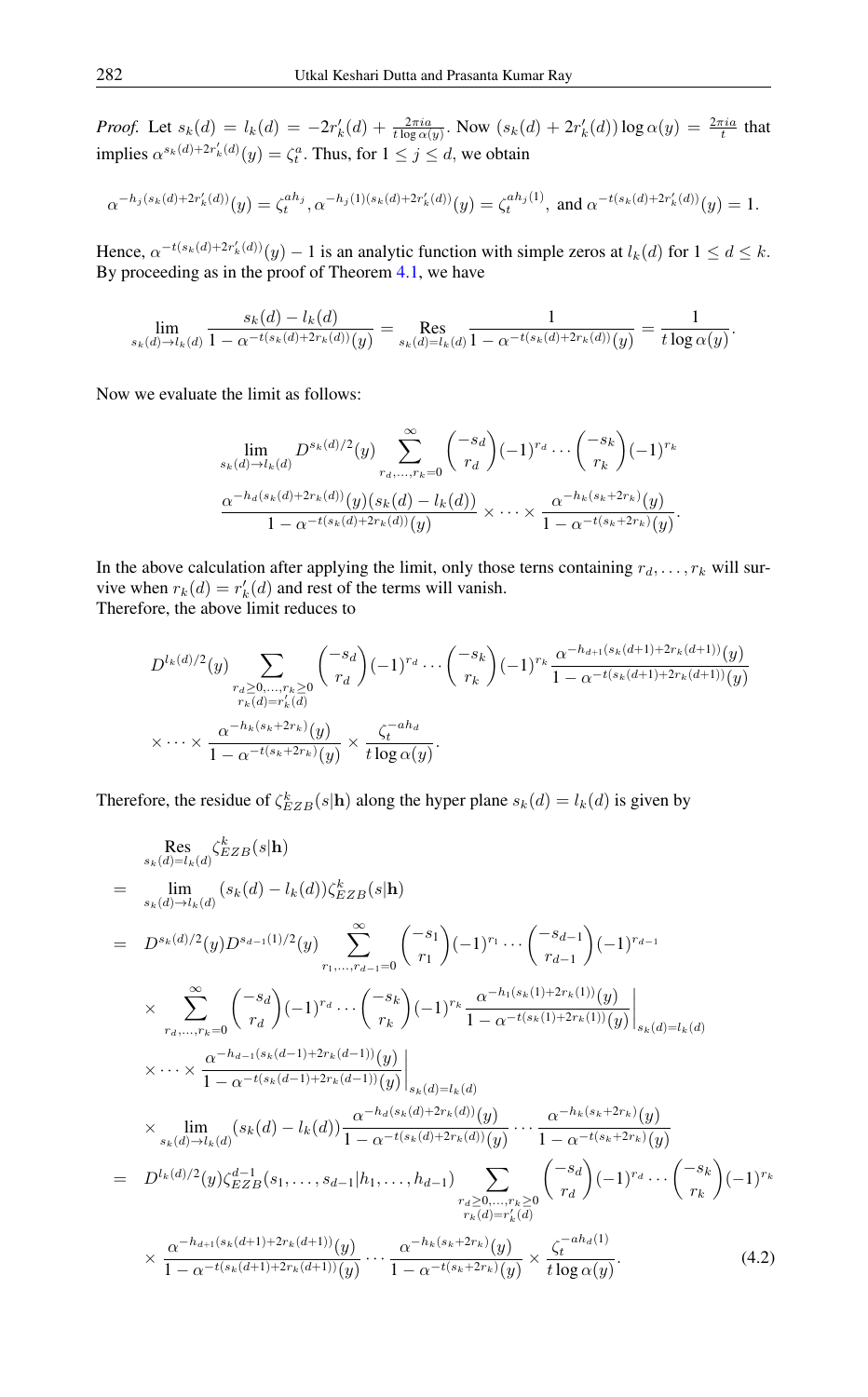By virtue of  $(3.5)$  and  $(4.2)$ , we have

$$
\mathop{\mathsf{Res}}_{s_k(d)=l_k(d)} \mathcal{L}_{EZB}^k(s \mid \chi)
$$
\n
$$
= \sum_{h_1=1}^t \chi_1(h_1) \sum_{h_2=1}^t \chi_2(h_2(1)) \cdots \sum_{h_k=1}^t \chi_k(h_k(1)) \mathop{\mathsf{Res}}_{s_k=l_k} \zeta_{EZB}^k(s \mid \mathbf{h})
$$
\n
$$
= \sum_{h_1=1}^t \chi_1(h_1) \sum_{h_2=1}^t \chi_2(h_2(1)) \cdots \sum_{h_k=1}^t \chi_k(h_k(1)) D^{l_k(d)/2}(y)
$$
\n
$$
\times \zeta_{EZB}^{d-1}(s_1, \ldots, s_{d-1} | h_1, \ldots, h_{d-1}) \sum_{\substack{r_d \ge 0, \ldots, r_k \ge 0 \\ r_k(d) = r_k(d)}} \binom{-s_d}{r_d} (-1)^{r_d} \cdots \binom{-s_k}{r_k} (-1)^{r_k}
$$
\n
$$
\times \frac{\alpha^{-h_{d+1}(s_k(d+1)+2r_k(d+1))}(y)}{1 - \alpha^{-t(s_k(d+1)+2r_k(d+1))}(y)} \cdots \frac{\alpha^{-h_k(s_k+2r_k)}(y)}{1 - \alpha^{-t(s_k+2r_k)}(y)} \times \frac{\zeta_t^{-ah_d(1)}}{t \log \alpha(y)}
$$
\n
$$
= D^{l_k(d)/2}(y) \zeta_{EZB}^{d-1}(s \mid \chi) \sum_{\substack{r_d \ge 0, \ldots, r_k \ge 0 \\ r_k(d) = r'_k(d)}} \binom{-s_d}{r_d} (-1)^{r_d} \cdots \binom{-s_k}{r_k} (-1)^{r_k} \sum_{h_1=1}^t \chi_1(h_1)
$$
\n
$$
\times \cdots \times \sum_{h_k=1}^t \chi_k(h_k(1)) \frac{\alpha^{-h_{d+1}(s_k(d+1)+2r_k(d+1))}(y)}{1 - \alpha^{-t(s_k(d+1)+2r_k(d+1))}(y)} \cdots \frac{\alpha^{-h_k(s_k+2r_k)}(y)}{1 - \alpha^{-t(s_k+2r_k)}(y)} \times \frac{\zeta_t^{-ah_d(1)}}{t \log \alpha(y)}.
$$
is completes the proof.

This completes the proof.

### 5 Values of Euler-Zagier multiple L-functions involving balancing-like polynomials associated to Dirichlet characters at negative integers

In this section, we discuss the values of  $\mathcal{L}_{EZB}^k(s \mid \chi)$  at negative integers. First we give a sufficient condition for  $\mathcal{L}_{EZB}^{k}(s | \chi)$  to be holomorphic at  $(s_1, \ldots, s_k) = (-n_1, \ldots, -n_k)$ , where  $n_i \in \mathbb{N}$  for  $i = 1, \ldots, k$ . Let us denote  $n_k(d) = n_d + \cdots + n_k, 1 \leq d \leq k$ .

**Lemma 5.1.** *Let*  $(n_1, \ldots, n_k) \in \mathbb{N}^k$  *and*  $\chi$  *be a Dirichlet character of modulus t, where t is a positive integer. Then the function*  $\mathcal{L}_{EZB}^{k}(s | \chi)$  *is holomorphic at*  $(s_1, \ldots, s_k) = (-n_1, \ldots, -n_k)$  *if and only if*

$$
n_k(1) \not\equiv 0 \pmod{2}, n_k(2) \not\equiv 0 \pmod{2}, \ldots, n_k(k) \not\equiv 0 \pmod{2}.
$$

*Proof.* The infinite series [\(3.3\)](#page-4-0) is holomorphic except the poles derived from

$$
(\alpha^{t(s_k(1)+2r_k(1))}(y)-1) \times \cdots \times (\alpha^{t(s_k+2r_k)}(y)-1)=0.
$$

This is true if and only if, one of the following equations holds:

$$
ts_k(1) = -2tr_k(1), ts_k(2) = -2tr_k(2), \cdots, ts_k = -2tr_k,
$$

with  $tr_k(1) \equiv 0 \pmod{2}$ ,  $tr_k(2) \equiv 0 \pmod{2}$ , ...,  $tr_k \equiv 0 \pmod{2}$ , which desires the result.  $\Box$ 

For  $1 \leq d \leq k$ , let us denote

<span id="page-9-0"></span>
$$
\delta_d(r_d, \dots r_k; h_d) = (-1)^{r_d} \frac{\alpha^{-h_d(-n_k(d) + 2r_k(d))}(y)}{1 - \alpha^{-t(-n_k(d) + 2r_k(d))}(y)}.
$$
\n(5.1)

In particular,

$$
\delta_1(r_1,\ldots,r_k;h_1) = \frac{(-1)^{r_1} \alpha^{-h_1(-n_k(1)+2r_k(1))}(y)}{1 - \alpha^{-t(-n_k(1)+2r_k(1))}(y)},\ldots,
$$

$$
\delta_k(r_k;h_k) = \frac{(-1)^{r_k} \alpha^{-h_k(-n_k(k)+2r_k(k))}(y)}{1 - \alpha^{-t(-n_k(k)+2r_k(k))}(y)}.
$$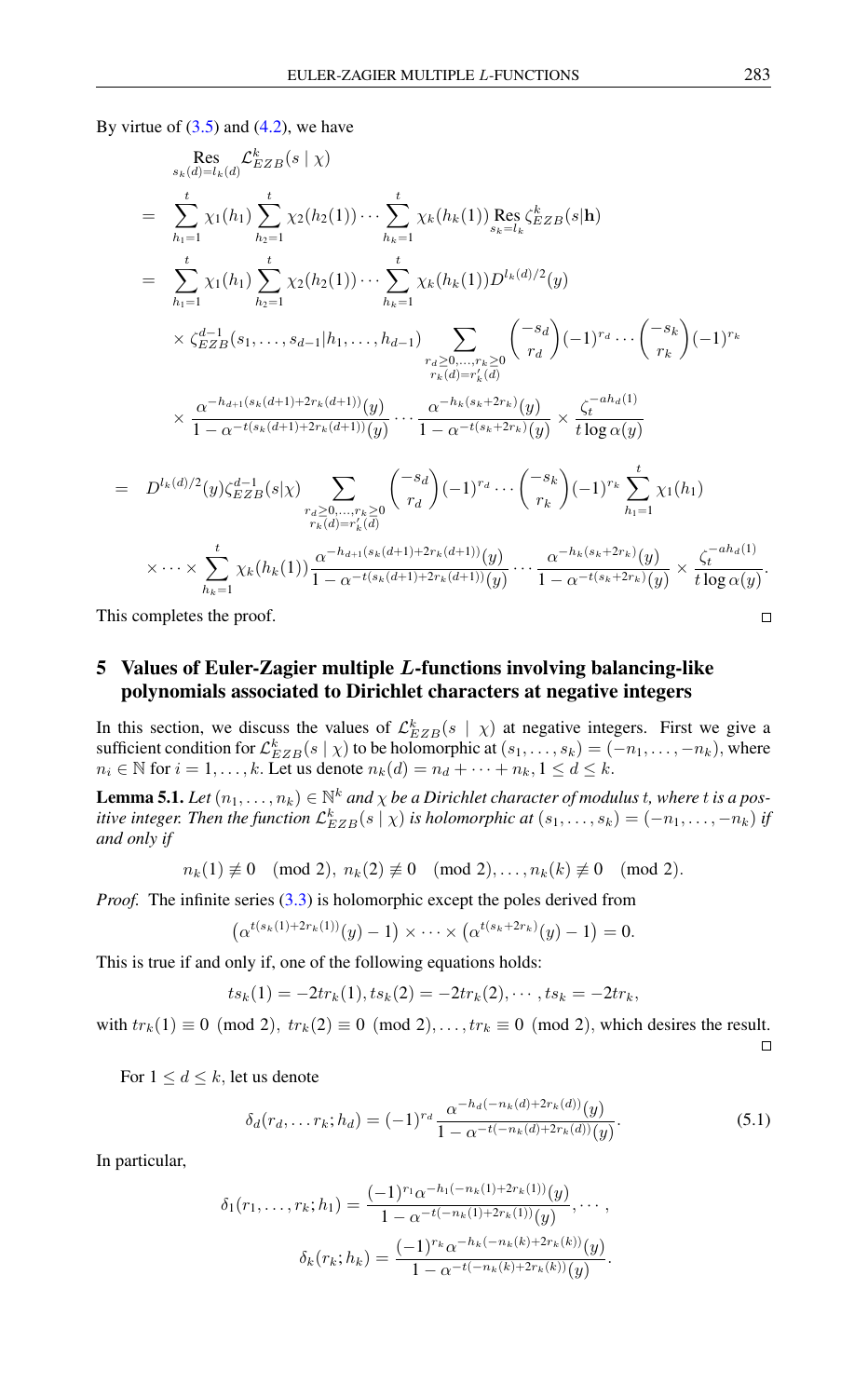By replacing  $r_d$  by  $n_d - r_d$  in the above notation [\(5.1\)](#page-9-0), we have

$$
\delta_d(\hat{r}_d, \dots, r_k; h_d) = (-1)^{n_d - r_d} \frac{\alpha^{-h_d \left( -n_k(d) + 2(n_d - r_d + r_k(d+1)) \right)}(y)}{1 - \alpha^{-t \left( -n_k(d) + 2(n_d - r_d + r_k(d+1)) \right)}(y)}.
$$
(5.2)

Further, we denote

<span id="page-10-0"></span>
$$
\sigma_0(r_1,\ldots,r_k) = \delta_1(r_1,\ldots,r_k; h_1) \times \delta_2(r_2,\ldots,r_k; h_2) \times \cdots \times \delta_k(r_k; h_k),
$$
  
\n
$$
\sigma_p(r_1,\ldots,\hat{r}_{c_1},\ldots,\hat{r}_{c_P},\ldots,r_k) = \delta_1(r_1,\ldots,\hat{r}_{c_1},\ldots,\hat{r}_{c_P},\ldots,r_k; h_1)
$$
  
\n
$$
\times \cdots \times \delta_{c_1}(\hat{r}_{c_1},\ldots,\hat{r}_{c_p},\ldots,r_k; h_{c_1})\delta_{c_2}(\hat{r}_{c_2},\ldots,\hat{r}_{c_p},\ldots,r_k; h_{c_2})
$$
  
\n
$$
\times \cdots \times \delta_{c_p}(\hat{r}_{c_p},\ldots,r_k; h_{c_p}) \times \cdots \times \delta_k(r_k; h_k).
$$
\n(5.3)

The expression  $\sigma_p(r_1,\ldots,\hat{r}_{c_1},\ldots,\hat{r}_{c_p},\ldots,r_k)$  precisely represents that p number of integers in the tuple  $(r_1, \ldots, r_k)$  are replaced from  $r_t$  to  $n_t - r_t$  for  $1 \le t \le p$ , whenever these terms appears in that corresponding  $\delta_i(r_i, \ldots r_k; h_i)$  as in the above expression.

Using the above notations, we prove the following proposition which is very essential to prove our main result.

<span id="page-10-3"></span>**Proposition 5.2.** Let  $\Psi$  be the non-trivial automorphism of  $Gal(\mathbb{Q}\sqrt{D(y)}/\mathbb{Q})$  and  $\sigma_p$  as in the *expression [\(5.3\)](#page-10-0). Then for any*  $0 \le p \le k$ *, we have* 

$$
\Psi(\sigma_p(r_1,\ldots,\hat{r}_{c_1},\ldots,\hat{r}_{c_p},\ldots,r_k)) = (-1)^{n_k(1)} (\sigma_{k-p}(\hat{r}_1,\ldots,\hat{r}_{c_1-1},r_{c_1},\ldots,r_{c_p},\hat{r}_{c_{p+1}},\ldots,\hat{r}_k)).
$$
\n(5.4)

*Proof.* Now,

$$
\sigma_p(r_1, \ldots, \hat{r}_{c_1}, \ldots, \hat{r}_{c_P}, \ldots, r_k) = \delta_1(r_1, \ldots, \hat{r}_{c_1}, \ldots, \hat{r}_{c_P}, \ldots, r_k; h_1)
$$
\n
$$
\times \cdots \times \delta_{c_1}(\hat{r}_{c_1}, \ldots, \hat{r}_{c_P}, \ldots, r_k; h_{c_1})
$$
\n
$$
\times \cdots \times \delta_{c_p}(\hat{r}_{c_p}, \ldots, r_k; h_{c_p}) \times \cdots \times \delta_k(r_k; h_k)
$$
\n
$$
= (-1)^{r_1} \frac{\alpha^{-h_1(-n_k(1) + 2(r_{c_1-1}(1) + r_k(c_p+1) + \sum_{t=1}^p (n_{c_t} - r_{c_t})))}(y)}{1 - \alpha^{-t(-n_k(1) + 2(r_{c_1-1}(1) + r_k(c_p+1) + \sum_{t=1}^p (n_{c_t} - r_{c_t})))}(y)}
$$
\n
$$
\times \cdots \times (-1)^{n_{c_1} - r_{c_1}} \frac{\alpha^{-h_{c_1}(-n_k(c_1) + 2(r_k(c_p+1) + \sum_{t=1}^p (n_{c_t} - r_{c_t})))}(y)}{1 - \alpha^{-t(-n_k(c_1) + 2(r_k(c_p+1) + \sum_{t=1}^p (n_{c_t} - r_{c_t})))}(y)}
$$
\n
$$
\times \cdots \times (-1)^{n_{c_p} - r_{c_p}} \frac{\alpha^{-h_{c_p}(-n_k(c_p) + 2(r_k(c_p+1) + n_{c_p} - r_{c_p}))}(y)}{1 - \alpha^{-t(-n_k(c_p) + 2(r_k(c_p+1) + n_{c_p} - r_{c_p}))}(y)}
$$
\n
$$
\times \cdots \times (-1)^{r_k} \frac{\alpha^{-h_k(-n_k(k) + 2r_k(k))}(y)}{1 - \alpha^{-t(-n_k(k) + 2r_k(k))}(y)}.
$$
\n(5.5)

Further simplification gives

<span id="page-10-2"></span><span id="page-10-1"></span>
$$
-n_k(1) + 2(r_{c_1-1}(1) + r_k(c_p + 1) + \sum_{t=1}^p (n_{c_t} - r_{c_t}))
$$
  
=  $-[n_1 + \dots + n_{c_1-1} + n_{c_1} + \dots + n_{c_p} + \dots + n_k] + 2[r_1 + \dots + r_{c_1-1} + r_{c_p+1} + \dots + r_{c_k} + \sum_{t=1}^p (n_{c_t} - r_{c_t})]$   
=  $n_k(1) - 2\left(\sum_{t=1}^{c_1-1} (n_t - r_t) + \sum_{t=c_p+1}^k (n_t - r_t) + \sum_{t=1}^p r_{c_t}\right).$  (5.6)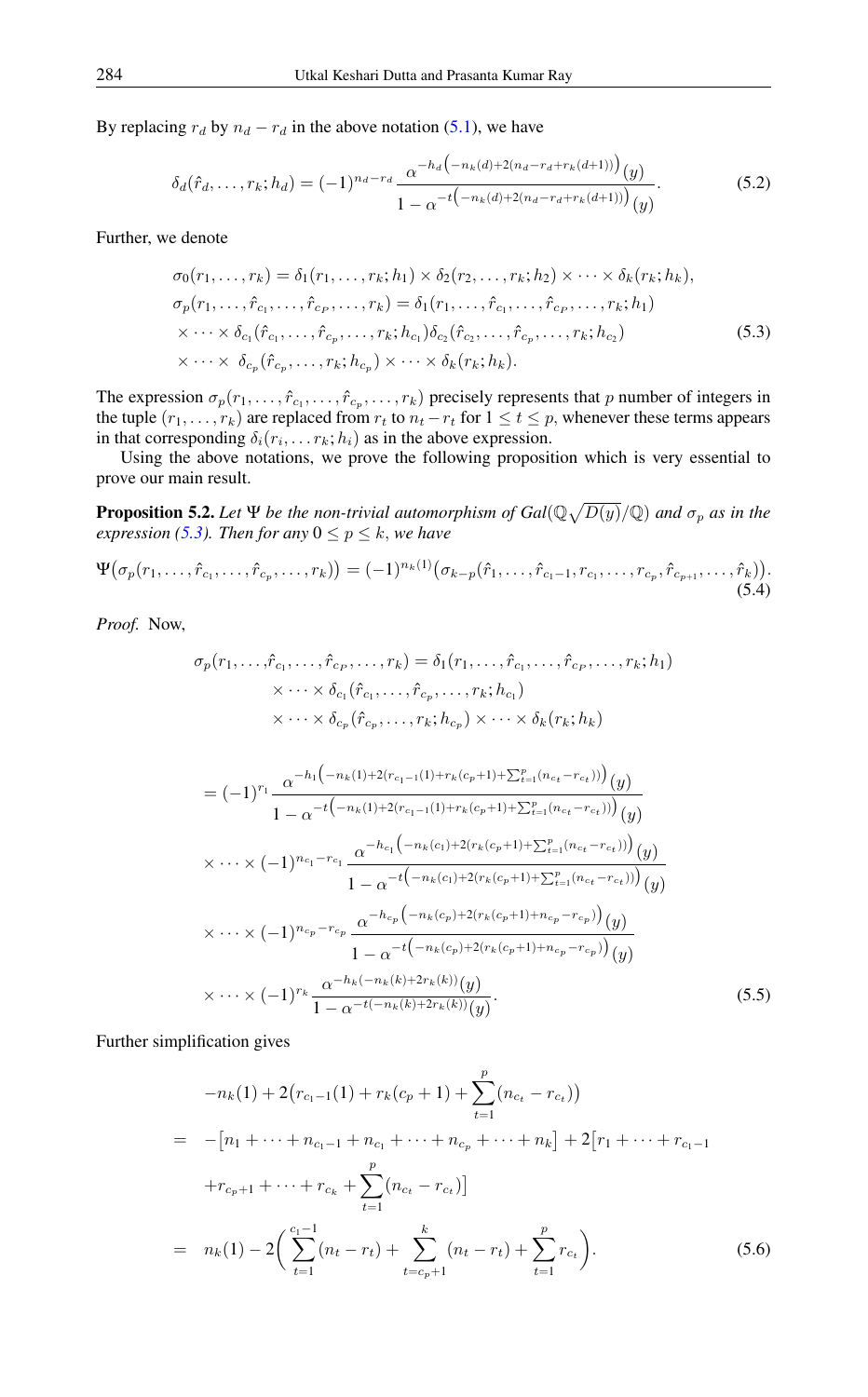Similarly,

<span id="page-11-0"></span>
$$
-n_k(c_1) + 2(r_k(c_p + 1) + \sum_{t=1}^p (n_{c_t} - r_{c_t})) = n_k(c_1) - 2\left(\sum_{t=c_p+1}^k (n_t - r_t) + \sum_{t=1}^p r_{c_t}\right)
$$
 (5.7)

and

<span id="page-11-1"></span>
$$
-n_k(c_p) + 2(r_k(c_p + 1) + n_{c_p} - r_{c_p}) = n_k(c_p) - 2\left(\sum_{t=c_p+1}^k (n_t - r_t) + r_{c_p}\right).
$$
 (5.8)

Using [\(5.6\)](#page-10-1), [\(5.7\)](#page-11-0) and [\(5.8\)](#page-11-1) in [\(5.5\)](#page-10-2), we have

<span id="page-11-2"></span>
$$
\sigma_p(r_1, \ldots, \hat{r}_{c_1}, \ldots, \hat{r}_{c_P}, \ldots, r_k)
$$
\n
$$
= (-1)^{r_1} \frac{\alpha^{-h_1\left(n_k(1)-2\left(\sum_{t=1}^{c_1-1} (n_t - r_t) + \sum_{t=c_p+1}^k (n_t - r_t) + \sum_{t=1}^p r_{c_t}\right)\right)}(y)}{1 - \alpha^{-t\left(n_k(1)-2\left(\sum_{t=1}^{c_1-1} (n_t - r_t) + \sum_{t=c_p+1}^k (n_t - r_t) + \sum_{t=1}^p r_{c_t}\right)\right)}(y)}
$$
\n
$$
\times \cdots \times (-1)^{n_{c_1}-r_{c_1}} \frac{\alpha^{-h_{c_1}\left(n_k(c_1)-2\left(\sum_{t=c_p+1}^k (n_t - r_t) + \sum_{t=1}^p r_{c_t}\right)\right)}(y)}{1 - \alpha^{-t\left(n_k(c_1)-2\left(\sum_{t=c_p+1}^k (n_t - r_t) + \sum_{t=1}^p r_{c_t}\right)\right)}(y)}
$$
\n
$$
\times \cdots \times (-1)^{n_{c_p}-r_{c_p}} \frac{\alpha^{-h_{c_p}\left(n_k(c_p)-2\left(\sum_{t=c_p+1}^k (n_t - r_t) + r_{c_p}\right)\right)}(y)}{1 - \alpha^{-t\left(n_k(c_p)-2\left(\sum_{t=c_p+1}^k (n_t - r_t) + r_{c_p}\right)\right)}(y)}
$$
\n
$$
\times \cdots \times (-1)^{r_k} \frac{\alpha^{-h_k\left(-n_k(k)+2r_k(k)\right)}(y)}{1 - \alpha^{-t\left(-n_k(k)+2r_k(k)\right)}(y)}.
$$

Similarly, we can deduce

$$
\sigma_{k-p}(\hat{r}_{1},\ldots,\hat{r}_{c_{1}-1},r_{c_{1}},\ldots,r_{c_{p}},\hat{r}_{c_{p+1}},\ldots,\hat{r}_{k})
$$
\n
$$
= (-1)^{n_{1}-r_{1}} \frac{\alpha^{-h_{1}\left(-n_{k}(1)+2\left(\sum_{t=1}^{c_{1}-1}(n_{t}-r_{t})+\sum_{t=c_{p}+1}^{k}(n_{t}-r_{t})+\sum_{t=1}^{p}r_{c_{t}}\right)\right)}{(1-\alpha^{-t}\left(-n_{k}(1)+2\left(\sum_{t=1}^{c_{1}-1}(n_{t}-r_{t})+\sum_{t=c_{p}+1}^{k}(n_{t}-r_{t})+\sum_{t=1}^{p}r_{c_{t}}\right)\right)}(y)}
$$
\n
$$
\times \cdots \times (-1)^{r_{c_{1}}} \frac{\alpha^{-h_{c_{1}}\left(-n_{k}(c_{1})+2\left(\sum_{t=c_{p}+1}^{k}(n_{t}-r_{t})+\sum_{t=1}^{p}r_{c_{t}}\right)\right)}{(1-\alpha^{-t}\left(-n_{k}(c_{1})+2\left(\sum_{t=c_{p}+1}^{k}(n_{t}-r_{t})+\sum_{t=1}^{p}r_{c_{t}}\right)\right)}(y)}
$$
\n
$$
\times \cdots \times (-1)^{r_{c_{p}}} \frac{\alpha^{-h_{c_{p}}\left(-n_{k}(c_{p})+2\left(\sum_{t=c_{p}+1}^{k}(n_{t}-r_{t})+r_{c_{p}}\right)\right)}{(1-\alpha^{-t}\left(-n_{k}(c_{p})+2\left(\sum_{t=c_{p}+1}^{k}(n_{t}-r_{t})+r_{c_{p}}\right)\right)}(y)}
$$
\n
$$
\times \cdots \times (-1)^{n_{k}-r_{k}} \frac{\alpha^{-h_{k}\left(-n_{k}(k)+2(n_{k}(k)-r_{k}(k))\right)}{(1-\alpha^{-t}\left(-n_{k}(k)+2(n_{k}(k)-r_{k}(k))\right)}(y)}.
$$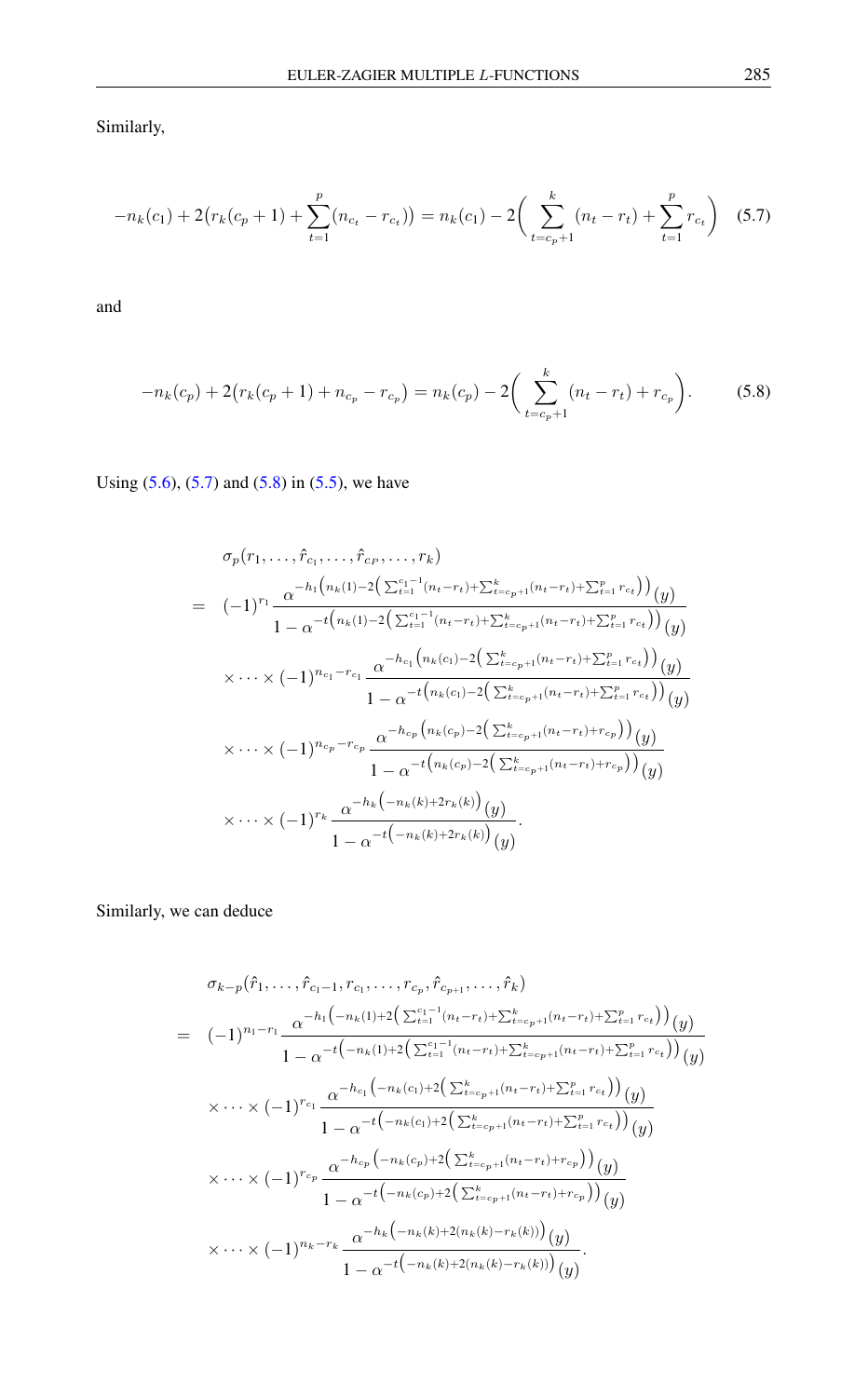Since  $\alpha(y)\beta(y) = 1$ , then

$$
\sigma_{k-p}(\hat{r}_{1},\ldots,\hat{r}_{c_{1}-1},r_{c_{1}},\ldots,r_{c_{p}},\hat{r}_{c_{p+1}},\ldots,\hat{r}_{k})
$$
\n
$$
= (-1)^{n_{1}-r_{1}} \frac{\beta^{-h_{1}\left(n_{k}(1)-2\left(\sum_{t=1}^{c_{1}-1}(n_{t}-r_{t})+\sum_{t=c_{p}+1}^{p}(n_{t}-r_{t})+\sum_{t=1}^{p}r_{c_{t}}\right)\right)(y)}{1-\beta^{-t\left(n_{k}(1)-2\left(\sum_{t=1}^{c_{1}-1}(n_{t}-r_{t})+\sum_{t=c_{p}+1}^{k}(n_{t}-r_{t})+\sum_{t=1}^{p}r_{c_{t}}\right)\right)(y)}
$$
\n
$$
\times \cdots \times (-1)^{r_{c_{1}}} \frac{\beta^{-h_{c_{1}}\left(n_{k}(c_{1})-2\left(\sum_{t=c_{p}+1}^{k}(n_{t}-r_{t})+\sum_{t=1}^{p}r_{c_{t}}\right)\right)(y)}{1-\beta^{-t\left(n_{k}(c_{1})-2\left(\sum_{t=c_{p}+1}^{k}(n_{t}-r_{t})+\sum_{t=1}^{p}r_{c_{t}}\right)\right)(y)}}
$$
\n
$$
\times \cdots \times (-1)^{r_{c_{p}}} \frac{\beta^{-h_{c_{p}}\left(n_{k}(c_{p})-2\left(\sum_{t=c_{p}+1}^{k}(n_{t}-r_{t})+r_{c_{p}}\right)\right)(y)}{1-\beta^{-t\left(n_{k}(c_{p})-2\left(\sum_{t=c_{p}+1}^{k}(n_{t}-r_{t})+r_{c_{p}}\right)\right)(y)}}
$$
\n
$$
\times \cdots \times (-1)^{n_{k}-r_{k}} \frac{\beta^{-h_{k}\left(-n_{k}(k)+2r_{k}(k)\right)(y)}{1-\beta^{-t\left(-n_{k}(k)+2r_{k}(k)\right)(y)}}
$$
\n
$$
= (-1)^{n_{k}(1)} \Psi(\sigma_{p}(r_{1},\ldots,\hat{r}_{c_{1}},\ldots,\hat{r}_{c_{p}},\ldots,r_{k)).
$$

This ends the proof.

<span id="page-12-0"></span>**Proposition 5.3.** Let  $k$  be a positive integer and  $n = (n_1, \ldots n_k) \in \mathbb{N}^k$ . Let  $A \in \mathbb{N}_{>2}$  and  $\sqrt{D(y)}$ *be an irrational number. Then*  $\zeta_{EZB}^k(-n|h) \in \mathbb{Q}$  *except for singularities.* 

*Proof.* Consider  $\mathbf{n} = (n_1, \dots n_k) \in \mathbb{N}^k$ , for some positive integer k. The binomial coefficient

$$
\binom{n_i}{r_i} = 0 \text{ for } r_i > n_i, 1 \le i \le k.
$$

Then using the notations  $n_k(d)$ ,  $r_k(d)$  in [\(3.3\)](#page-4-0), we have

$$
\zeta_{EZB}^{k}(-\mathbf{n}|\mathbf{h})
$$
\n
$$
= D^{-n_{k}(1)/2}(y) \sum_{r_{1}=0}^{n_{1}} {n_{1} \choose r_{1}} (-1)^{r_{1}} \cdots \sum_{r_{k}=0}^{n_{k}} {n_{k} \choose r_{k}} (-1)^{r_{k}} \frac{\alpha^{-h_{1}(-n_{k}(1)+2r_{k}(1))}(y)}{1-\alpha^{-t(-n_{k}(1)+2r_{k}(1))}(y)}
$$
\n
$$
\times \cdots \times \frac{\alpha^{-h_{k}(-n_{k}(k)+2r_{k}(k))}(y)}{1-\alpha^{-t(-n_{k}(k)+2r_{k}(k))}(y)}.
$$
\n(5.9)

It is clear that  $\sum_{n=1}^{\infty}$  $i=0$  $z_i = \sum_{i=1}^{n}$  $i=0$  $z_{n-i}$  for any finite sequence of complex numbers  $\{z_i\}$  and  $\binom{n}{r}$  =  $\binom{n}{n-r}$ . Therefore, we can write [\(5.9\)](#page-11-2) as

$$
\zeta_{EZB}^{k}(-\mathbf{n}|\mathbf{h})
$$
\n
$$
= D^{-n_{k}(1)/2}(y) \sum_{r_{1}=0}^{n_{1}} {n_{1} \choose r_{1}} (-1)^{r_{1}} \cdots \sum_{r_{k-1}=0}^{n_{k-1}} {n_{k-1} \choose r_{k-1}} (-1)^{r_{k-1}}
$$
\n
$$
\times \frac{1}{2} \Bigg[ \sum_{r_{k}=0}^{n_{k}} {n_{k} \choose r_{k}} \frac{(-1)^{r_{k}} \alpha^{-h_{1}(-n_{k}(1)+2r_{k}(1))}(y)}{1-\alpha^{-t}(-n_{k}(1)+2r_{k}(1))}(y)} \cdots \frac{\alpha^{-h_{k}(-n_{k}(k)+2r_{k}(k))}(y)}{1-\alpha^{-t}(-n_{k}(k)+2r_{k}(k))}(y)} + \sum_{r_{k}=0}^{n_{k}} {n_{k} \choose n_{k}-r_{k}} \frac{(-1)^{n_{k}-r_{k}} \alpha^{-h_{1}(-n_{k}(1)+2r_{k-1}(1)+2(n_{k}-r_{k}))}(y)}{1-\alpha^{-t}(-n_{k}(1)+2r_{k-1}(1)+2(n_{k}-r_{k}))}(y)} \cdots \frac{\alpha^{-h_{k}(n_{k}-2r_{k})}(y)}{1-\alpha^{-t}(n_{k}-2r_{k})}(y)}.
$$
\n(5.10)

By continuing in this process for each index  $r_i$ , where  $i = k - 1, k - 2, \ldots, 1$  and using the

 $\Box$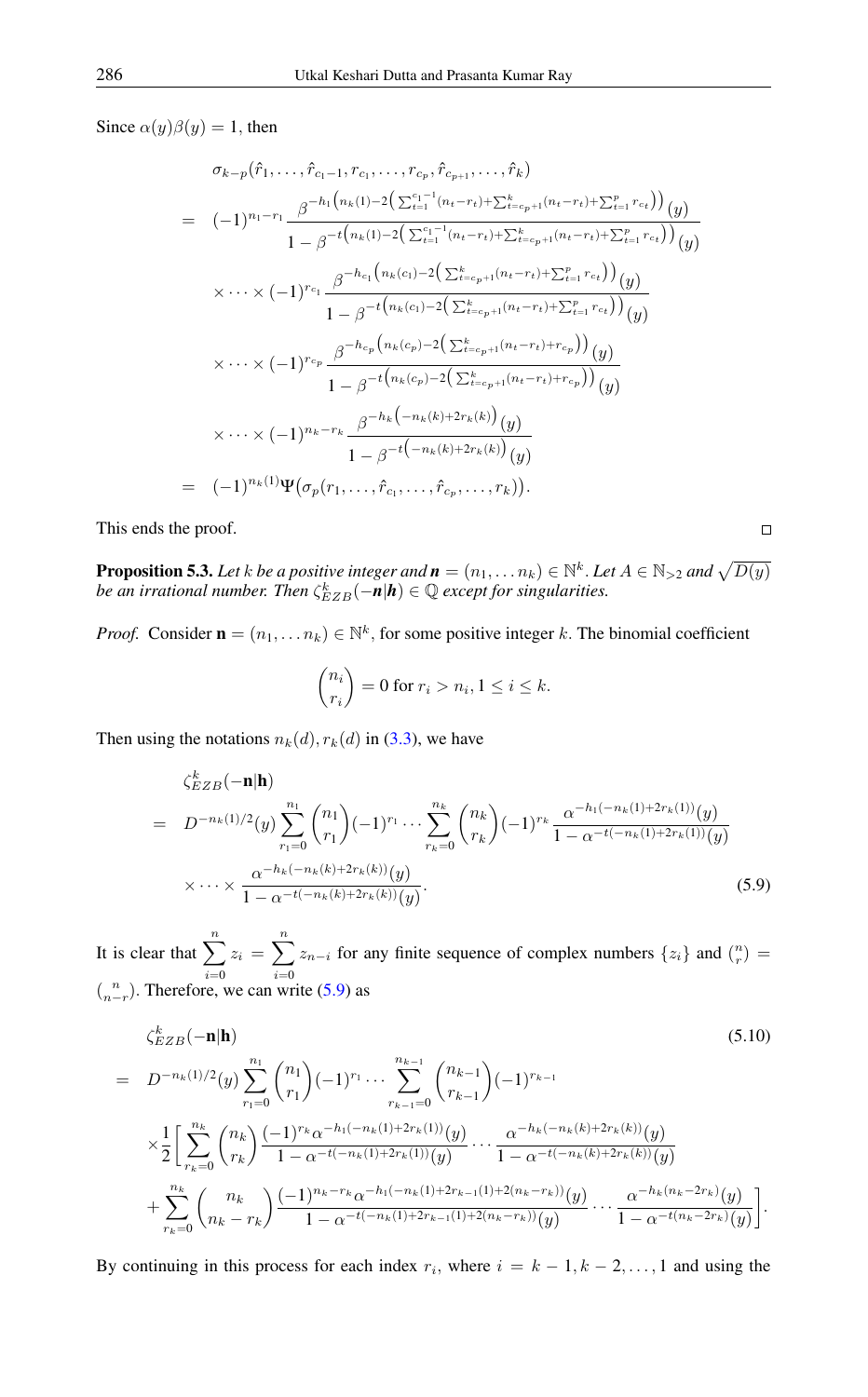notations in  $(5.1)$ , we have

$$
\zeta_{EZB}^{k}(-\mathbf{n}|\mathbf{h}) = \frac{D^{-n_k(1)/2}(y)}{2^k} \sum_{r_1=0}^{n_1} {n_1 \choose r_1} \cdots \sum_{r_k=0}^{n_k} {n_k \choose r_k} \Big[ \prod_{i=1}^k \delta_i(r_i, \ldots, r_k; h_i) + \sum_{c=1}^k \Big( \prod_{i=1}^k \delta_i(r_i, \ldots, \hat{r}_c, \ldots, r_k; h_i) \Big) + \sum_{1 \le c \le d \le k} \Big( \prod_{i=1}^k \delta_i(r_i, \ldots, \hat{r}_c, \ldots, \hat{r}_d, \ldots, r_k; h_i) + \cdots + \prod_{i=1}^k \delta_i(\hat{r}_i, \ldots, \hat{r}_k; h_i) \Big].
$$

Using notations in  $(5.3)$ , the above equation reduces

$$
\zeta_{EZB}^{k}(-\mathbf{n}|\mathbf{h}) = \frac{D^{-n_{k}(1)/2}(y)}{2^{k}} \bigg[\sigma_{0}(r_{1},\ldots,r_{k}) + \sum_{p=1}^{k} \sum_{1 \leq c_{1} < c_{2} < \cdots < c_{p} \leq k}^{k} \sigma_{p}(r_{1},\ldots,\hat{r}_{c_{1}},\ldots,\hat{r}_{c_{p}},\ldots,r_{k})\bigg].
$$

From Proposition [5.2,](#page-10-3) for any  $0 \le p \le k$ ,

 $\Psi(\sigma_p(r_1,\ldots,\hat{r}_{c_1},\ldots,\hat{r}_{c_p},\ldots,r_k)) = (-1)^{n_k(1)} (\sigma_{k-p}(\hat{r}_1,\ldots,\hat{r}_{c_1-1},r_{c_1},\ldots,r_{c_p},\hat{r}_{c_{p+1}},\ldots,\hat{r}_k)).$ It is clear that, if even number of  $n_i$ 's are odd in the tuple  $(n_1, \ldots, n_k)$ , then  $(-1)^{n_k(1)} = 1$  and hence

$$
\Psi(\sigma_p(r_1,\ldots,\hat{r}_{c_1},\ldots,\hat{r}_{c_p},\ldots,r_k)) = (\sigma_{k-p}(\hat{r}_1,\ldots,\hat{r}_{c_1-1},r_{c_1},\ldots,r_{c_p},\hat{r}_{c_{p+1}},\ldots,\hat{r}_k)).
$$

If odd number of  $n_i$ 's are odd in the tuple  $(n_1, \ldots, n_k)$ , then  $(-1)^{n_k(1)} = -1$  and therefore

$$
\Psi(\sigma_p(r_1,\ldots,\hat{r}_{c_1},\ldots,\hat{r}_{c_p},\ldots,r_k))=-\sigma_{k-p}(\hat{r}_1,\ldots,\hat{r}_{c_1-1},r_{c_1},\ldots,r_{c_p},\hat{r}_{c_{p+1}},\ldots,\hat{r}_k).
$$

As  $\Psi$  is the non-trivial automorphism of Gal $(\mathbb{Q}\sqrt{D(y)}/\mathbb{Q})$ , then

$$
\sigma_p + \psi(\sigma_p) \in \mathbb{Q}
$$
 and  $\sigma_p - \psi(\sigma_p) \in \sqrt{D(y)}\mathbb{Q}$ .

Let 
$$
X(r_1, ..., r_k) = \sigma_0(r_1, ..., r_k) + \sum_{p=1}^k \sum_{1 \le c_1 < c_2 < ... < c_p \le k} \sigma_p(r_1, ..., \hat{r}_{c_1}, ..., \hat{r}_{c_p}, ..., r_k)
$$
, then  

$$
\zeta_{EZB}^k(-\mathbf{n}|\mathbf{h}) = \frac{D^{-n_k(1)/2}(y)}{2^k} X(r_1, ..., r_k).
$$

The following two cases arise.

**Case-I** : (Even number of  $n_i$ 's are odd in the tuple  $(n_1, \ldots, n_k)$ .) In this case,  $\frac{D^{-n_k(1)/2}(y)}{2^k}$  $\frac{\binom{n}{2}}{2^k}$  is a rational number. Now

$$
\Psi(X(r_1,...,r_k)) = \Psi(\sigma_0(r_1,...,r_k)) \n+ \Psi\left(\sum_{p=1}^{k-1} \sum_{1 \leq c_1 < c_2 < \dots < c_p \leq k-1} \sigma_p(r_1,...,\hat{r}_{c_1},..., \hat{r}_{c_p},...,r_k)\right) \n+ \Psi(\sigma_k(\hat{r}_1,...,\hat{r}_k)) \n= \sigma_k(\hat{r}_1,...,\hat{r}_k) + \sum_{p=1}^{k-1} \sum_{1 \leq c_1 < c_2 < \dots < c_p \leq k-1} \sigma_p(r_1,...,\hat{r}_{c_1},..., \hat{r}_{c_p},...,r_k) \n+ \sigma_0(r_1,...,r_k) \n= X(r_1,...,r_k),
$$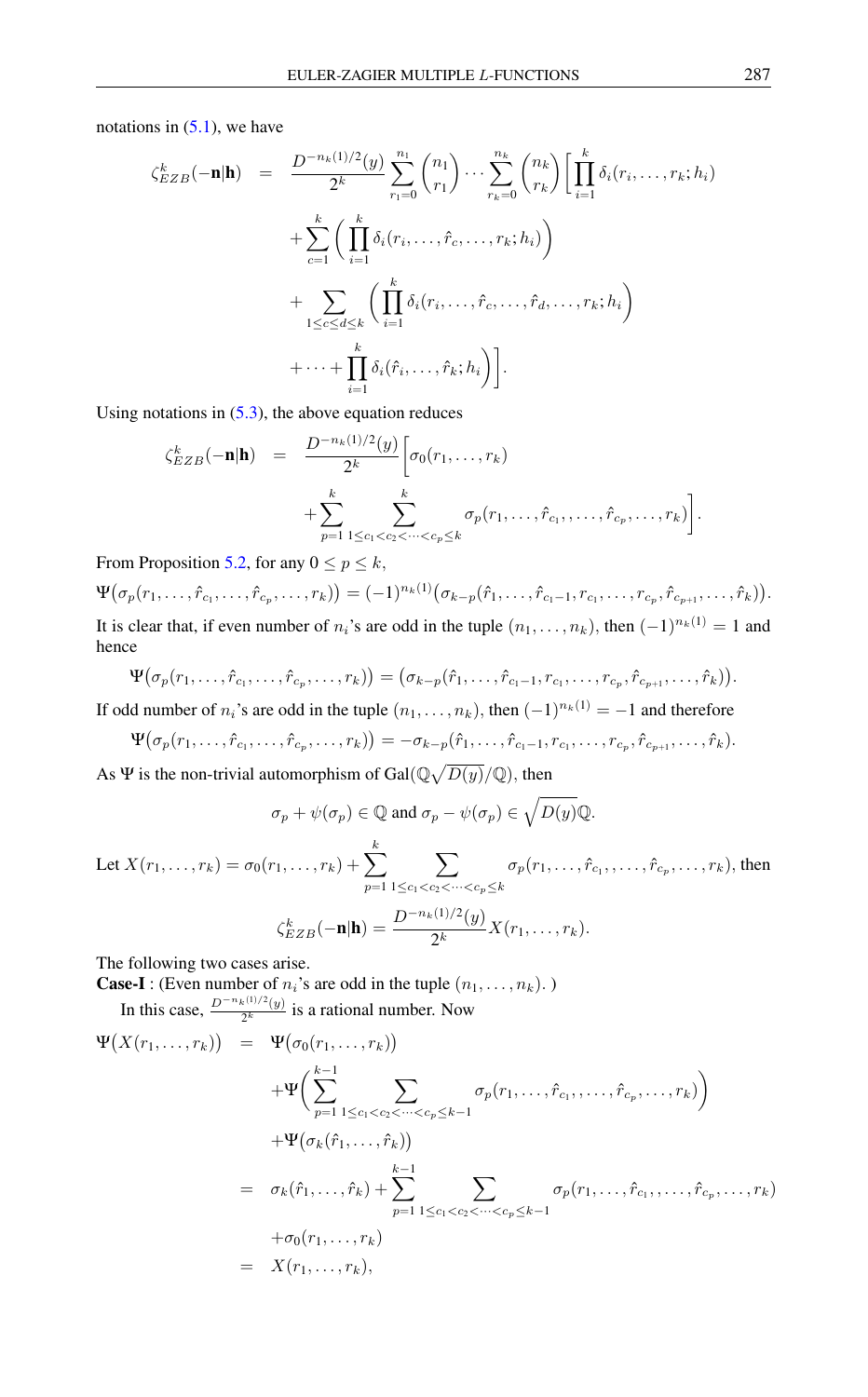which implies that  $X(r_1, \ldots, r_k) \in \mathbb{Q}$ . Therefore,  $\zeta_{EZB}^k(-\mathbf{n}|\mathbf{h}) \in \mathbb{Q}$ .

**Case-II** : (Odd number of  $n_i$ 's are odd in the tuple  $(n_1, \ldots, n_k)$ .)

In this case,  $\frac{D^{-n_k(1)/2}(y)}{2^k}$  $\frac{1}{2^k} \sum_{y}^{(k+1)/2}(y) \in \sqrt{D(y)}\mathbb{Q}$ . Now

$$
X(r_1,...,r_k) = \sigma_0(r_1,...,r_k) + \sigma_1(\hat{r}_1,...,r_k) + \cdots + \sigma_{k-1}(\hat{r}_1, \hat{r}_2,..., \hat{r}_{k-1}, r_k) + \sigma_k(\hat{r}_1,..., \hat{r}_k) = \sigma_0(r_1,...,r_k) - \Psi(\sigma_0(r_1,...,r_k)) + \sigma_1(\hat{r}_1,...,r_k) - \Psi(\sigma_1(\hat{r}_1,...,r_k)) + \cdots + \sigma_{k-1}(\hat{r}_1, \hat{r}_2,...,r_k) - \Psi(\sigma_{k-1}(\hat{r}_1, \hat{r}_2,...,r_k)) \in \sqrt{D(y)}\mathbb{Q}.
$$

Therefore, in this case  $\zeta_{EZB}^k(-\mathbf{n}|\mathbf{h}) \in \mathbb{Q}$ . This completes the proof.

The following result deals with the values of Euler-Zagier multiple L-functions involving balancing-like polynomials associated to Dirichlet character.

**Theorem 5.4.** Let k be a positive integer and  $\mathbf{n} = (n_1, \ldots, n_k) \in \mathbb{N}^k$ . For  $A \in \mathbb{N}_{>2}$ ,  $\sqrt{D(y)}$  $i$ rrational number and  $\chi_1, \ldots, \chi_k$  Dirichlet characters, then  $\mathcal{L}_{EZB}^k(-n|\chi)$  is rational except for *the singularities.*

*Proof.* Note that

$$
\mathcal{L}_{EZB}^{k}(-\mathbf{n} \mid \chi) = \sum_{h_1=1}^{t} \chi_1(h_1) \sum_{h_2=1}^{t} \chi_2(h_2(1)) \cdots \sum_{h_k=1}^{t} \chi_k(h_k(1)) \zeta_{EZB}^{k}(-\mathbf{n}|\mathbf{h}).
$$

As  $\chi_i$ 's are Dirichlet characters and using Proposition [5.3,](#page-12-0) we have  $\mathcal{L}_{EZB}^k(-\mathbf{n}|\chi)$  is rational except for the singularities.  $\Box$ 

### <span id="page-14-0"></span>References

- <span id="page-14-2"></span>[1] S. Akiyama, S. Egami and Y. Tanigawa, Analytic continuation of multiple zeta-functions and their values at non-positive integers, *Acta Arith.* 98, 107–116 (2001).
- <span id="page-14-5"></span>[2] S. Akiyama and H. Ishikawa, On analytic continuation of multiple L-function and related zeta- functions, Analytic Number Theory(Beijing/Kypto,1999)1–16, *Dev. Math.*,6 *Kluwer Acad.Publ. Dodrecht*, (2002).
- <span id="page-14-1"></span>[3] T. Arakawa and M. Kaneko, Multiple zeta values, poly-Bernoulli numbers, and related zeta functions, *Nagoya Math. J.* 153, 189–209 (1999).
- <span id="page-14-11"></span>[4] D. Behera, U. K. Dutta and P. K. Ray, On Lucas-balancing zeta function, *Acta Comment. Univ. Tartu. Math.* 22, 65–74 (2018).
- <span id="page-14-9"></span>[5] A. Behera and G. K. Panda, On the square roots of triangular numbers, *Fibonacci Quart.* 37, 98–105 (1999).
- <span id="page-14-13"></span>[6] H. Cohen, *Number Theory Volume I: Tools and Diophantine Equations*, in: GTM, 239, Springer, (2007).
- <span id="page-14-12"></span>[7] U. K. Dutta and P. K. Ray, Analytic properties of Euler-Zagier multiple Lucas-balancing zeta functions, *Trans. Natl. Acad. Sci. Azerb. Ser. Phys. Tech. Math. Sci.* 39, 1–15 (2019).
- <span id="page-14-4"></span>[8] A. Hurwitz, *Mathematische. Werke*, Vol 2, Basel, Birkhauser (1932).
- <span id="page-14-7"></span>[9] K. Kamano, Analytic continuation of Lucas zeta and L-functions, *Indag Math.* 24, 637–646 (2013).
- <span id="page-14-8"></span>[10] N. K. Meher and S. S. Rout, Analytic continuation of the multiple Lucas zeta functions, *J. Math. Anal. Appl.* 468, 1115–1130 (2018).
- <span id="page-14-3"></span>[11] J. Mehta, B. Saha and G. K. Viswanadham, Analytic properties of multiple zeta functions and certain weighted variants, an elementary approach, *J. Number Theory* 168, 487–508 (2016).
- <span id="page-14-6"></span>[12] L. Navas, Analytic continutation of the Fibonacci Dirichlet series, *Fibonacci Quart.* 39, 409–418 (2001).
- <span id="page-14-10"></span>[13] B. K. Patel, N. Irmak and P. K. Ray, Incomplete balancing and Lucas-balancing numbers, *Math. Reports* 20, 59–72 (2018).

$$
\Box
$$